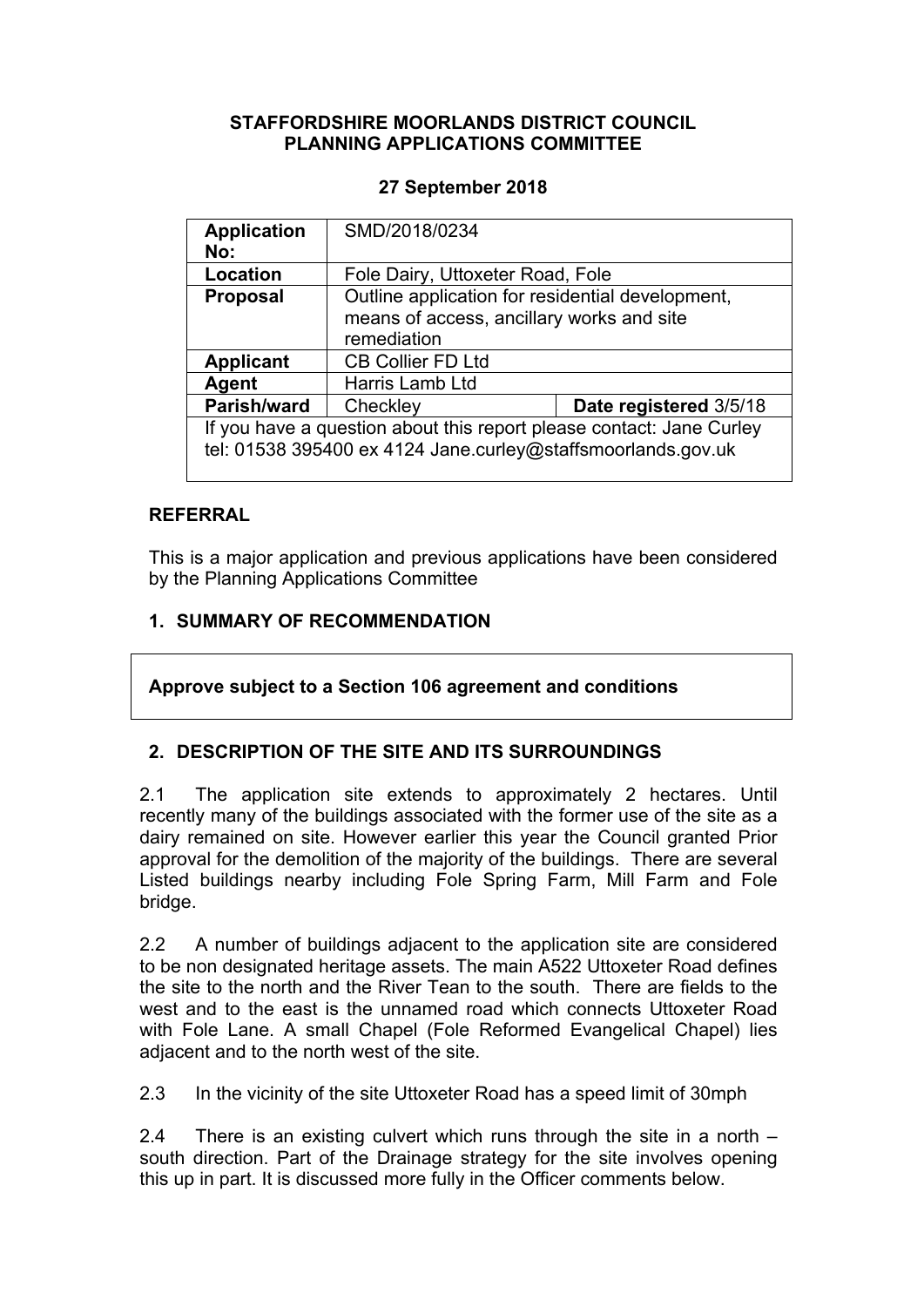2.5 There are bus stops close to the site linking to Hanely and Uttoxeter.

# **3. DESCRIPTION OF THE PROPOSAL**

3.1 This is an outline application for the redevelopment of the site for housing with all matters reserved for subsequent approval except for access. The primary access to the site is proposed from the existing access off Uttoxeter Road with secondary access points leading from the unnamed road to the east.

3.2 An Illustrative Plan is provided which shows a development of 56 units, a mix of 2, 3 and 4 bedroomed houses. A Viability Assessment accompanied the application which concluded that the development could not support the provision of any affordable housing nor any developer contributions. This is considered further in the Officer Comment section below

3.3 The application includes a Planning Statement, Design and Access Statement, Flood Risk Assessment, Transport Statement, Travel Plan Framework, Energy Statement, Extended Phase 1 habitat Survey, Bat emergence and activity survey, Tree survey, Heritage Statement, Landscape and Visual Impact assessment, Noise assessement, Air quality Report, Phase 2 Site investigation, Groundwater Monitoring report, Flood Risk Assessement, Drainage Report and a Viability Appraisal. Members are advised to consider all of these documents prior to the meeting.

3.4 The Planning Statement (from paras 1.6) states that the applicant specialises in remediating brownfield sites and bringing them to the market in a 'shovel ready' state for a housebuilder to make an early start on site. The applicant is unlikely therefore to carry out the development

3.5 The applicant did engage with the Council and sought pre application advice.

## **4. RELEVANT PLANNING HISTORY**

DET/2018/0012 Demolition of various former industrial buildings. Prior approval required and granted.

13/00151/OUT-mj Partial demolition and redevelopment of site for residential led mixed use scheme. Approved with Section 106 Agreement. Expired

12/00161/OUTMAJ – Previous application for the outline erection of housing/employment use – Refused 28 May 2012

12/00054/REFUSE - Appeal in to the above refusal, lodged 6 December  $2012 -$  to be considered by Public Inquiry – and was withdrawn (shortly before exchange of proof of evidence for the Inquiry) on 25 March 2013.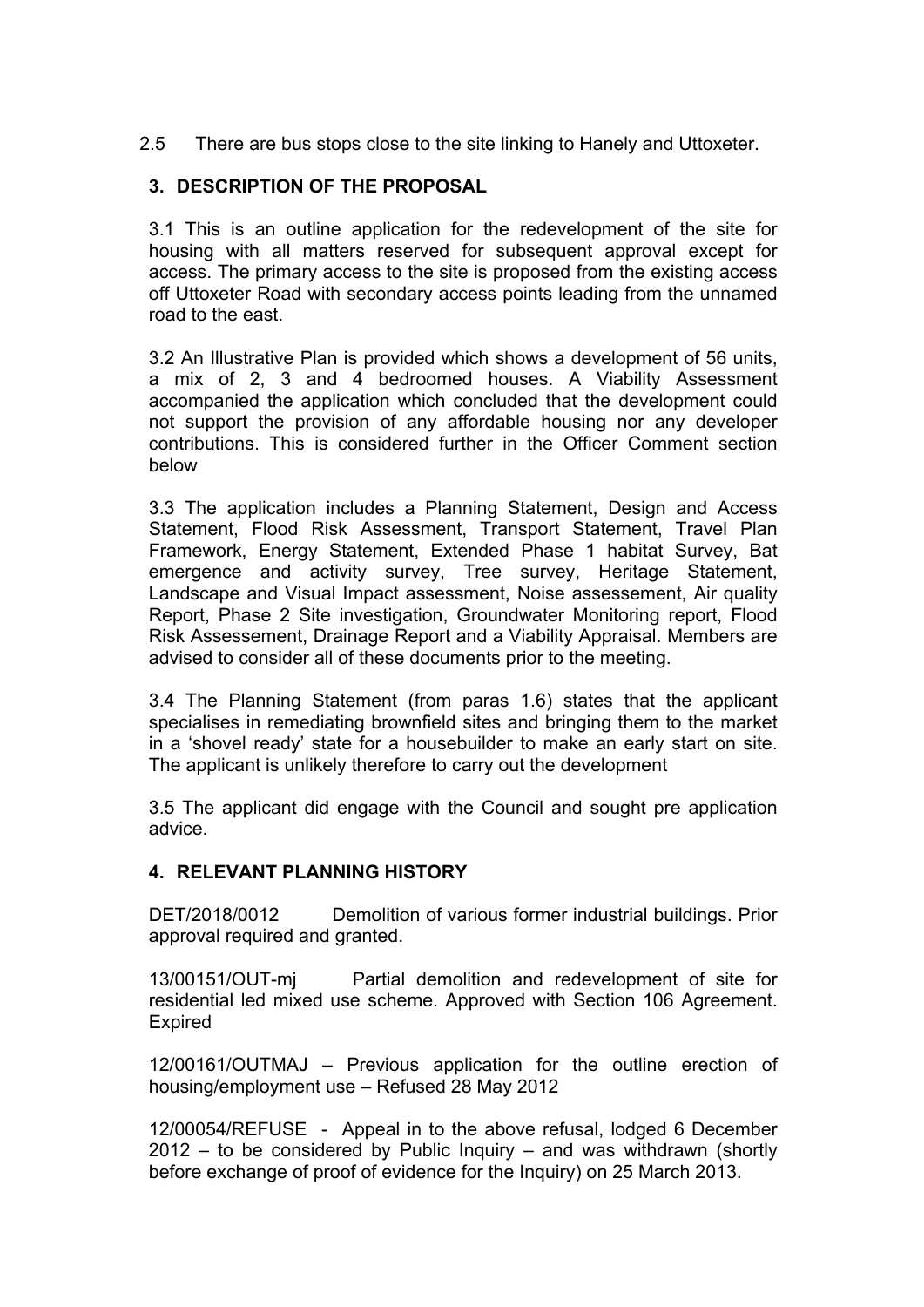# **5. PLANNING POLICIES RELEVANT TO THE DECISION**

5.1 The Development Plan comprises of:

Saved Local Plan Proposals Map / Settlement Boundaries (adopted 1998). Core Strategy Development Plan Document (adopted March 2014)

## Staffordshire Moorlands Local Plan (1998)

5.2 Development boundaries within the 1998 Adopted Local Plan are still in force until such time as they are reviewed and adopted through the site allocations process. Following consultation last year a Preferred Options Site Allocation DPD is currently out for consultation.

## Adopted Staffordshire Moorlands Core Strategy DPD (26th March 2014)

5.3 The following Core Strategy policies are relevant to the application:-

SS1 Development Principles SS1a Presumption in Favour of Sustainable Development SD1 Sustainable Use of Resources SD3 Carbon-saving Measures in Development SD4 Pollution and Flood Risk SS6C Rural area strategy DC1 Design Considerations DC3 Landscape and Settlement Setting C1 Creating Sustainable Communities NE1 Biodiversity and Geological Resources T1 Development and Sustainable Transport T2 Other Sustainable Transport Measures

## Local Plan process

- 5.3 The Council agreed to publish the Local Plan Submission Version for representations in February 2018. At this point, the Council agreed that the Local Plan was "sound". Formal representations were then invited from residents, businesses and other stakeholders to provide them with the opportunity to support or challenge the soundness or legal compliance of the Local Plan. This stage in the process followed three previous public consultations since 2015 which had informed the preparation of the Local Plan alongside a comprehensive evidence base.
- 5.4 In June 2018, the Council subsequently agreed to submit the Local Plan Submission Version to the Secretary of State for examination. An examination in public will now be held this Autumn in order to determine whether the Local Plan is sound and legally compliant. Subject to the findings of the appointed inspector, the Local Plan is expected to be adopted in the Spring of 2019. At his point, it will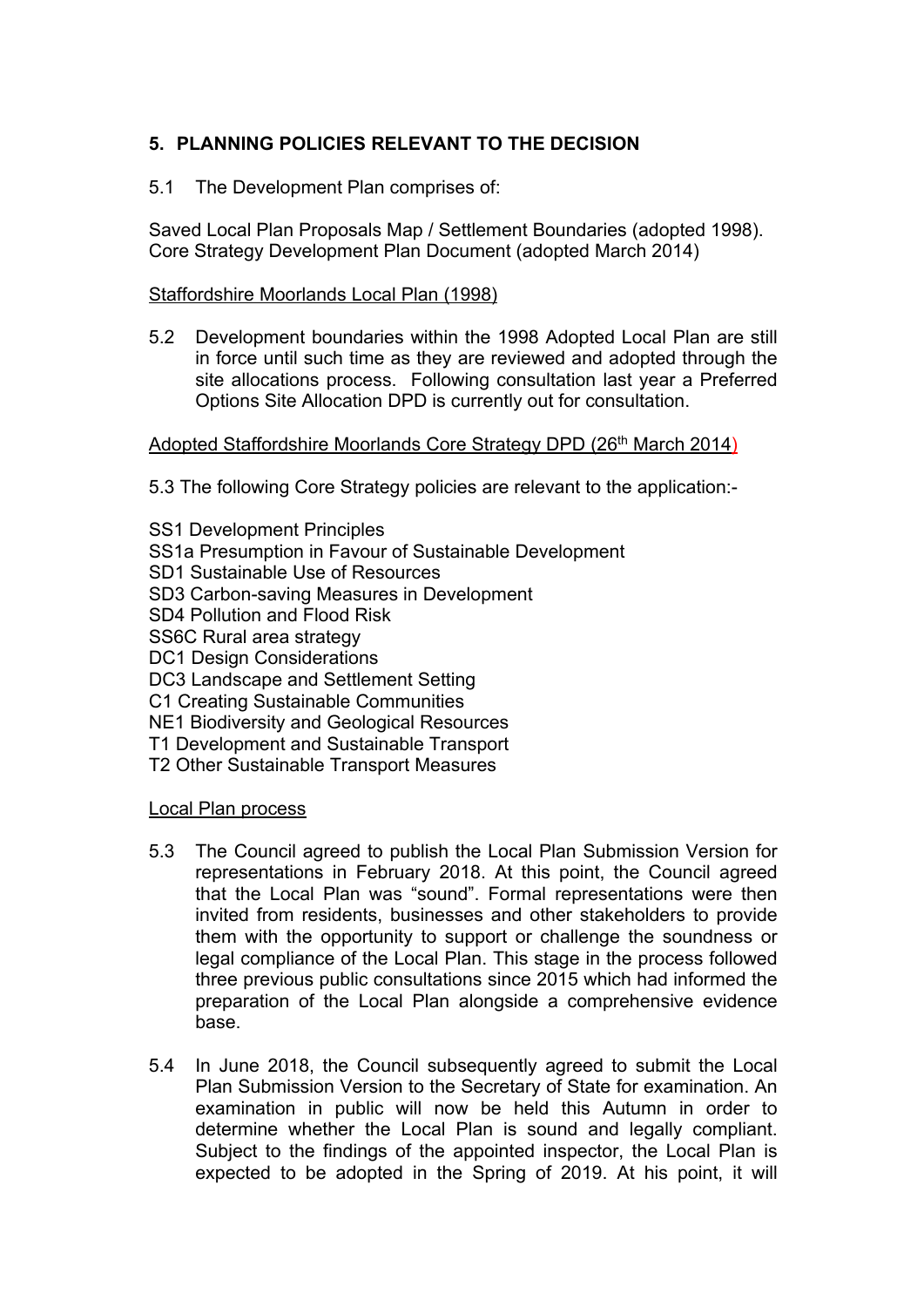supersede the adopted Core Strategy and become part of the statutory development plan for the District.

- 5.5 In this context, the Council's position on the weight to be given to the policies contained in the Local Plan Submission Version in terms of the three criteria set out in Paragraph 48 of the NPPF is as follows:
- The stage of preparation the Local Plan is now at an advanced stage of preparation as the Council has submitted it to the SoS for examination
- The extent to which there are unresolved objections to relevant policies – this varies depending on the policy in question. The Officer Comments section of this report identifies the level of outstanding objections to each policy and recommends the amount of weight to be given to them at this stage in the process
- The degree of consistency of policies with the NPPF  $-$  given that the Council has submitted a Local Plan that it considers to be sound, all policies are deemed to be consistent with the NPPF.

## Emerging Policies

The following policies are considered to be relevant to this application: Policy SS1 Development Principles Policy 1a Presumption in favour of sustainable development SS2 Settlement Hierarchy SS10 Other Rural Areas Strategy Policy H1 New Housing Development Policy DC2 Historic Environment

## National Planning Policy NPPF

## National Planning Policy Guidance

# **6. CONSULTATIONS CARRIED OUT**

6.1 A Site Notice has been displayed and nearby residents notified by letter. One letter of objection received raising the following issues:-

- Too many houses for this small hamlet
- Drainage report refers to flood waters being directed to road and landscaped areas in extreme storm events. How does that affect existing properties opposite the site
- Drainage report refers to raised floor levels how does that affect existing properties opposite the site
- What happens to the borehole on site
- The site and neighbouring properties have flooded in the recent past
- Plots  $33 37$  should be set further back and footpaths from these properties to the A522 may encourage on road parking. A barrier should be provided between these gardens and the main road.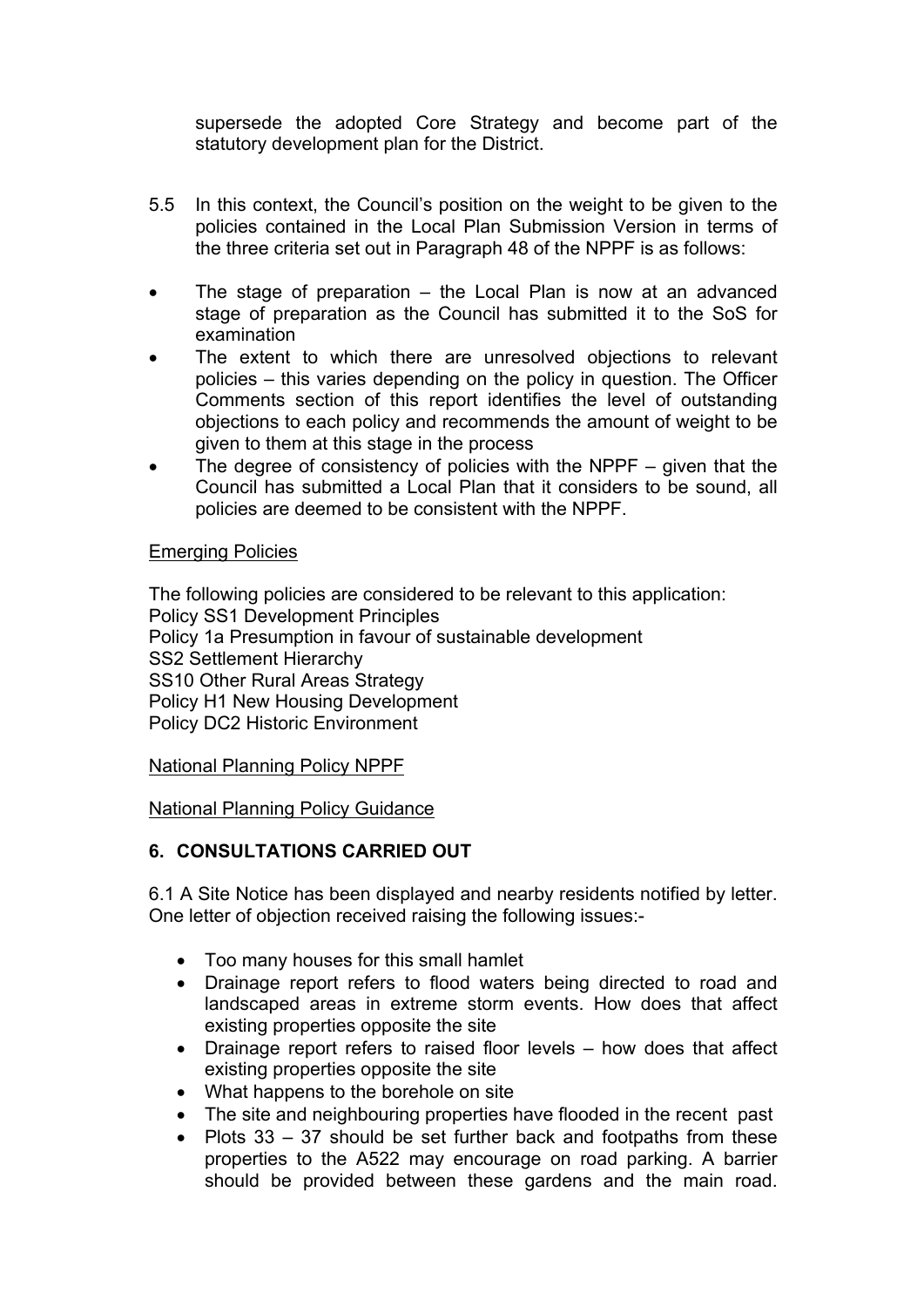Without this residents might be tempted to park on the main road.

• Plot 54 shows the demolition of the Reading room. This should be retained.

## Checkley Parish Council

## 6.2 Support the application

## Trees and Woodland Officer

6.3 The principle of a (mainly) residential re-development of this disused developed site has already been accepted through grant of outline permission under SMD/2013/0028, and I again have no objection in principle with regard to impact on existing trees (including removal of the overly-dominant existing Leylandii hedge to the northern boundary) or to landscape/visual impact.

6.4 The current application is in outline, seeking detailed approval at this stage only for access with all other matters including layout reserved; however, an indicative site layout plan is also submitted. The submitted Tree Survey/Arboricultural Impact Assessment report and Landscape and Visual Assessment report have also been taken into account.

6.5 The proposed site access points would be based on existing access off Uttoxeter Road and Mill Lane and I have no objection to these in detail.

6.6 The description of development does not refer to a specific quantity of development, although the indicative layout shows 56 new dwellings. This is slightly less than the 60 indicated on the indicative masterplan/layout of the previous application, and reflects the central core of the site now being shown at slightly less dense disposition of dwellings, with a larger number of detached houses. In addition, a few dwellings are now indicated on the detached small part of the site on the eastern side of Mill Lane leading to Fole Bridge, which was previously identified for some employment development.

6.7 The indicative layout would generally make spatial provision for the retention of existing trees at/near the southern boundary along the River Tean and also retain the existing established hedgerow along the western boundary. The applicant's tree report suggests some initial management/remedial work to some trees, reflecting their age and/or condition, but this would not significantly affect the extent, scale or character of tree cover and there would, mostly, be no direct impact on trees arising from the proposed scheme (but see detailed points listed below.

6.8 The exception to this tree retention would be the existing mature Leylandii hedge along the Uttoxeter Road frontage of the site. As previously advised, and again concurred by the applicant's tree report, this is considered to be overly-dominant and overbearing, and out of keeping with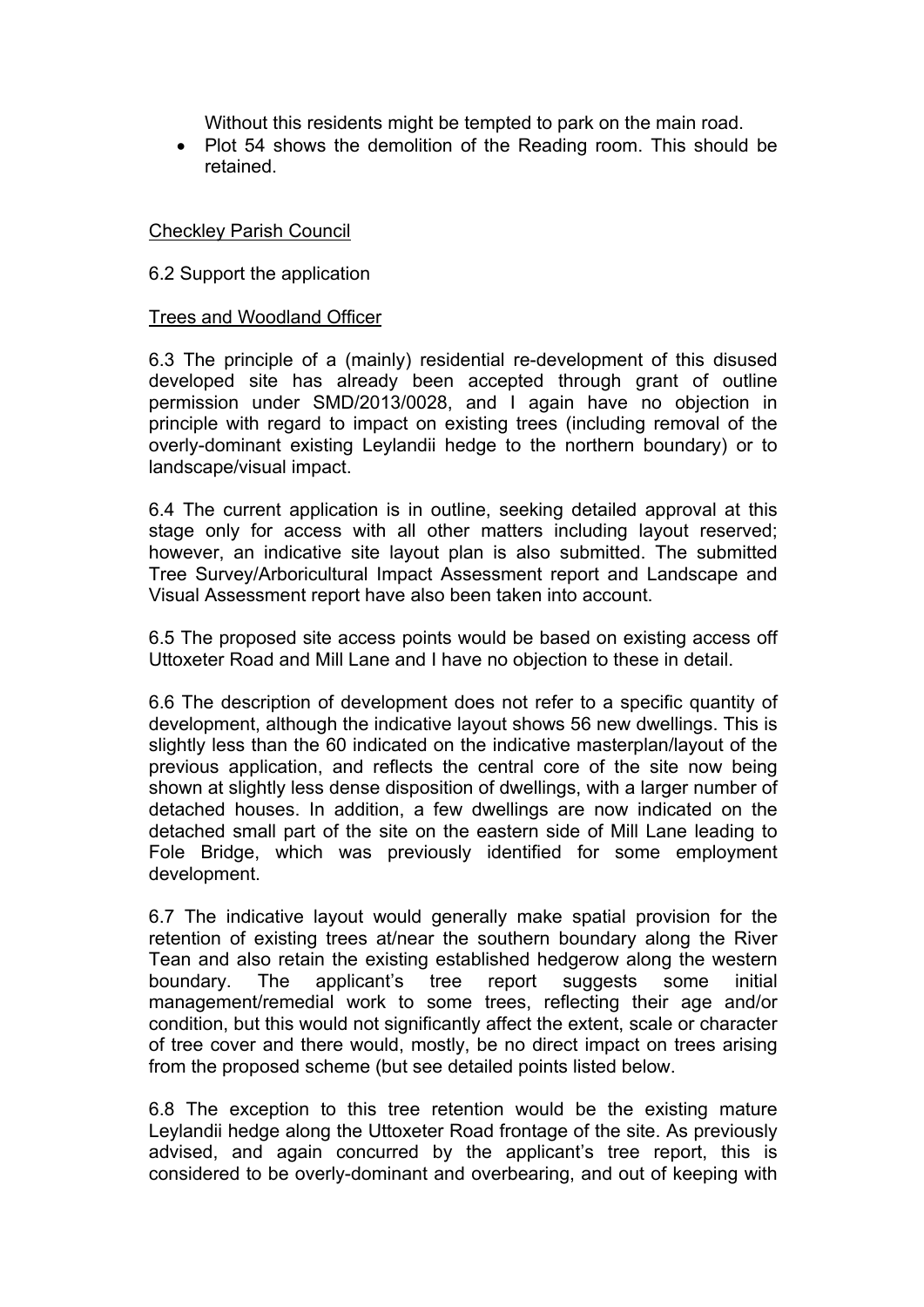the basically rural landscape character of the area, and the proposed development would include removal of this hedge, to which I have no objection.

6.9 In terms of impact on landscape character, the site as existing is fully developed with large industrial type buildings, palisade security fencing and extensive hardstanding areas, and an overly dominant incongruous frontage hedge. This imparts a detrimental visual character which is exacerbated by the progressive dereliction since the site has been disused for a number of years. The proposed residential development would not at outline stage lead to the loss of any positive or valuable landscape features. Whilst a major residential estate-type development would also be an incongruous feature in the underlying rural landscape, it would arguably be less detrimental both in terms of built form and its existing and new soft landscaping. The result would be an enhancement over the present situation.

6.10 Visual impact on surrounding viewpoint receptors would be no greater than at present, and given the removal of large scale buildings and their replacement by more permeable built form with new soft landscaping percolating through the site, longer term visual impact is likely to be progressively reduced. This would be helped by retention/enhancement of existing and establishment of new/replacement boundary landscaping although I have some concerns in relation to the spatial opportunity to fully achieve this within the indicative layout. Although layout would be matter for subsequent reserved matters consideration/approval, the following points are raised at this as they may have some bearing on final site capacity - at least for a development in the form currently indicated:

- The side elevation of the Plot 1 dwelling is very close to the western boundary of the site, and in fact would be likely to require cutting back of the existing hedge at this point rather than retention and enhancement, leading to a localised reduction in screening.
- Similarly the access path immediately adjacent to the western boundary, giving access to rear gardens of Plots 8/9/10, and the proximity to this boundary of the parking bays for Plots 1 and 7, would also be likely to require on-going cutting back of hedgerow.
- The layout of Plots  $1 10$  is very regular/linear/formal as the outer edge of the development along the western boundary. A more irregular organic form, with more varied orientation, grouping and distances from the boundary would give a more informal character more in keeping with the rural location, and could be designed so as to make better opportunity for additional buffer planting along this edge of the site.
- The above issues in combination point to a lack of sufficient spatial opportunity to satisfactorily reinforce/complement/enhance the existing vegetation here, and this therefore fails to support the applicant's landscape strategy and give confidence that this would be achieved in practice.
- There is virtually no space within the site red edge available for planting along the northern boundary, between this boundary and the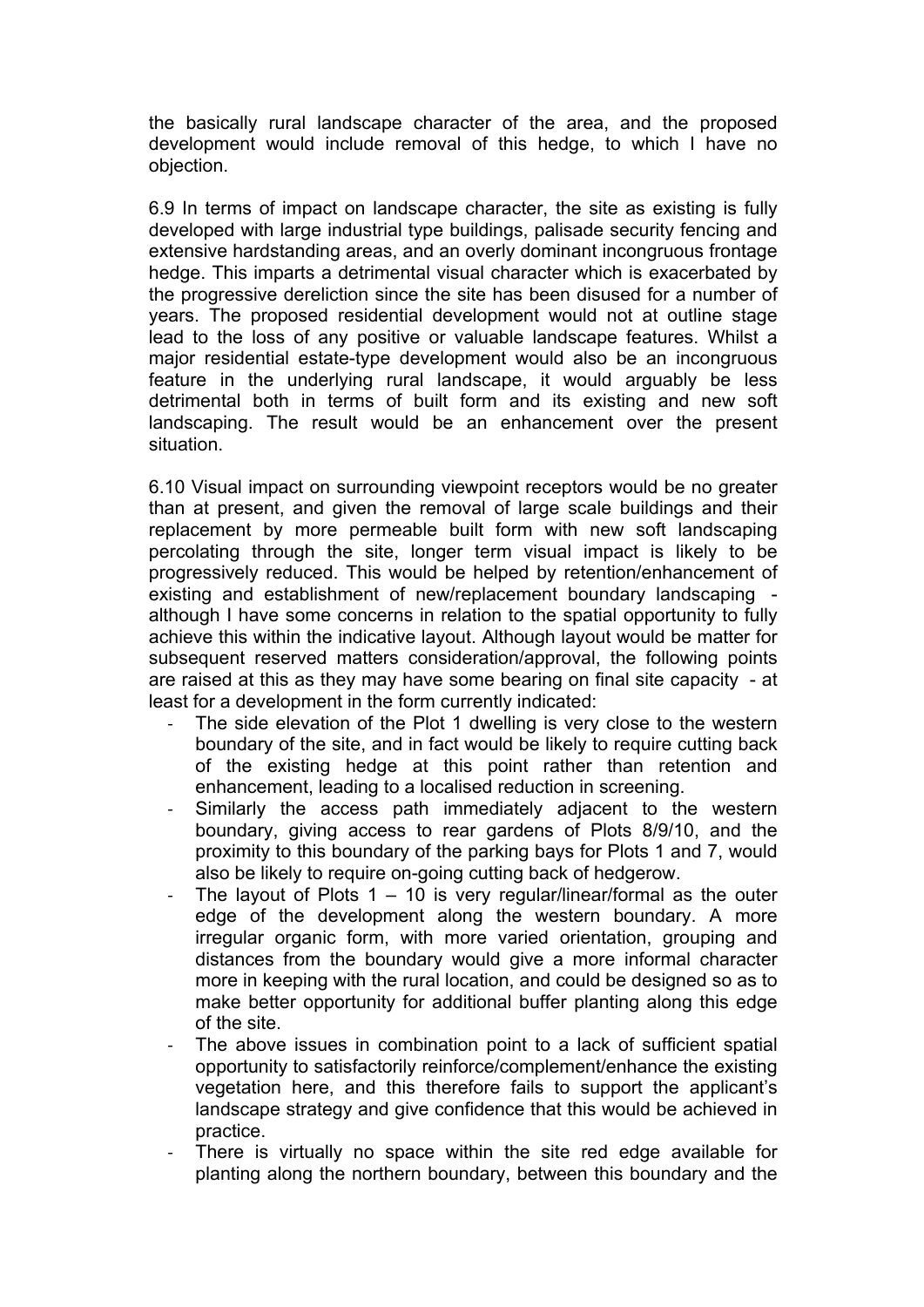edge of the shared access drive to Plots 28 – 32. Again this fails to support the landscape strategy objective of establishing a new native hedgerow to the site frontage in place of the existing Leylandii hedge – and indeed anyway we may well reasonably require a landscape buffer to this boundary of a lot more substance than just a single hedgeline.

- There is realistically no space to the frontage of Plots  $33 37$  for anything other than a basic hedge, and given the close proximity to the front elevation/outlook to these dwellings such a hedge would be likely to be quite tightly maintained to prevent encroachment onto the dwellings, and also onto the immediately adjacent highway carriageway. Greater set-back from the northern boundary should be considered to allow realistic space to establish a substantial and effective screen planting buffer of hedge/shrubs/trees.
- Dwellings at Plots 45 and 50 appear to be within the indicated crown spread of a mature Ash tree directly across Mill Lane (T19 in the applicant's tree report), and this would lead to a subsequent overbearing impact of the tree on the fronts of these Plots, creating pressure for lopping, which does not seem an appropriate approach to site planning/tree retention.
- The dwelling footprints of Plots 55 and 56 encroach slightly within the Root Protection Area of another mature Ash tree (T20), and the indicated crown spread would also encroach directly onto the rear elevations/roofs of these houses, on both counts pointing towards inappropriate overdevelopment of this detached part of the site. Notwithstanding the unacceptable direct impact on tree roots and crown, the rear garden of Plot 56 is virtually all beneath the indicated crown spread of T20, with garden and rear elevation of this Plot (and to a lesser extent also Plot 55) being unacceptably overly dominated by the tree. This would inevitably lead to pressure for felling or substantial and potentially unsightly/harmful crown reduction.
- Plot 53 dwelling footprint encroaches substantially within the Root Protection Area of mature Lime trees T15, and this tree together with its neighbour Beech T14 and further trees to the south-west would heavily dominate the rear of the Plot (garden and rear outlook from dwelling). This arrangement appears much too close to be sustainable – both in terms of reasonable/acceptable living conditions for occupants and satisfactory tree retention.
- Some of the indicative on-plot new tree planting appears somewhat unrealistic in terms of proximity to dwellings and allowing sufficient space for satisfactory establishment and growth of even modestly sized garden tree species – although it is appreciated this is just an indication at this stage and in many cases there may well be flexibility in practice over precise planting positions and species selection.

6.11 As already noted, these points are matters of detailed layout, which in themselves do not present constraint to the principle of residential development of the general type indicated, but may well require amendments at the next stage. However, in the event that outline planning permission is granted I would request that conditions relating to no trees,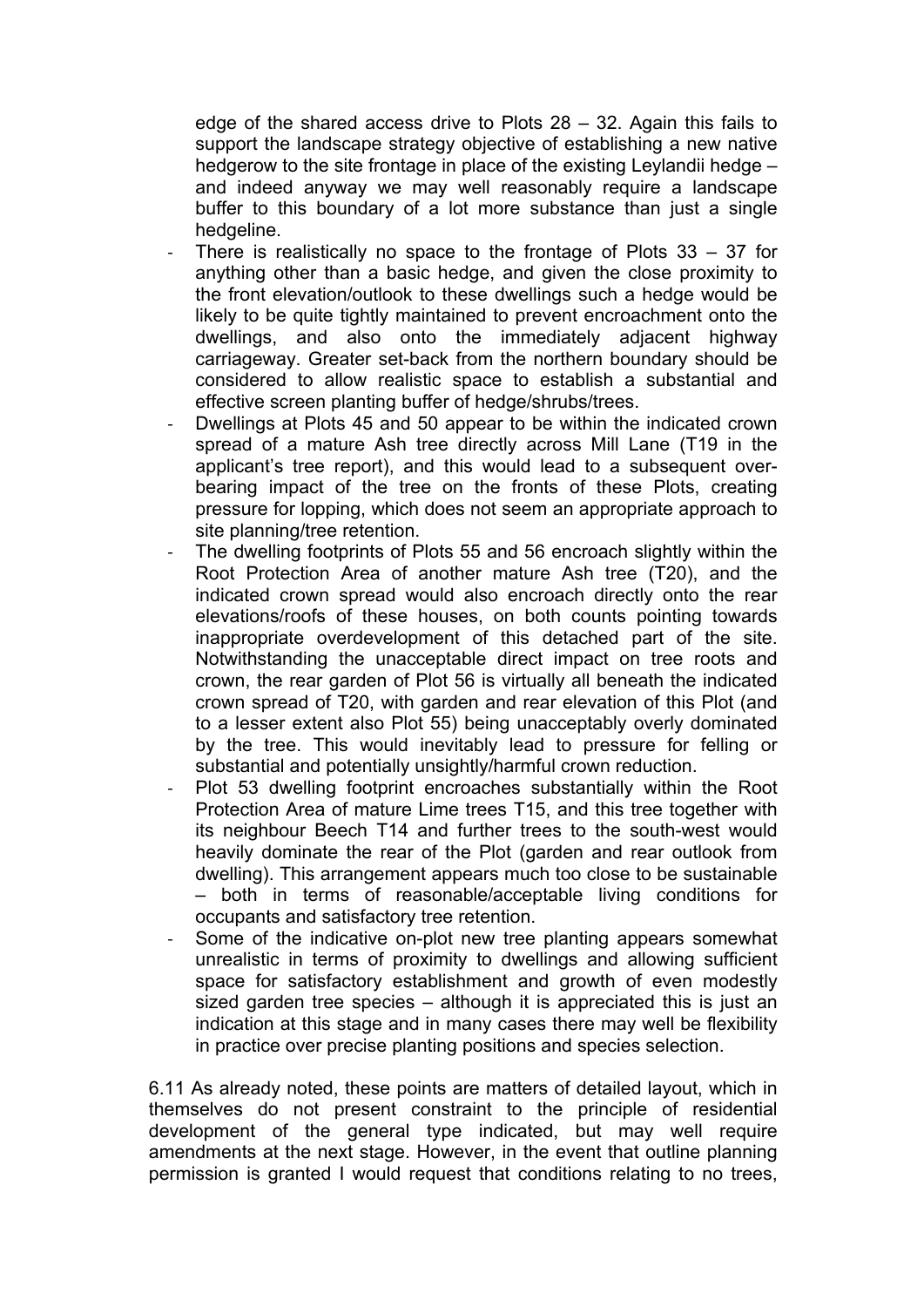shrubs or hedgerows shall be removed. Other than those shown and details of tree protection measures.

Ecology Officer

6.12 Awaited

#### Environmental Health Officer

6.13 No objection subject to conditions

#### Conservation Officer

#### 6.14 No objection subject to conditions

#### Regeneration Officer

:

6.15 Advises that the proposal for the development of 56 residential units at Fole Dairy will provide the following outputs:

- The new householders occupying each new house will spend some of their income locally through shopping and use of local services. National research has identified that 34% of all household expenditure is spent at district level or below. For this development of 56 units this is calculated at £515,336 per year.
- Each new house will generate direct jobs within the construction industry or associated supply chain, of which 25% are likely to be locally based. Indirect Jobs are also generated by local spend in shops and services. This is calculated at an additional local job for every seven new homes. Using these multipliers the development will generate 60 direct jobs and 8 indirect jobs.
- The development will also generate approximately £10,287 council tax for the area per annum

## Open Spaces

6.16 The Project Officer initially raised issue that no on-site play was provided. She advised that the nearest play and recreation area is in Upper Tean (the rec ground off High Street) which is at least 5,000 meters from the proposed development. 'Beyond the Six Acre Standard' is good practice guidance for outdoor play and sport and this states that 1,600m = 20 minutes walk, is the maximum you would expect a child to travel to access play and recreation provision – 5,000 meters is a good hour's walk, too far for a young child. She advised that this is the difficulty with such rurally isolated developments. The document states that developments providing between 10-200 dwellings should be providing an on-site LEAP. She considered that in this case some on-site play should be provided.

6.17 The play area subsequently shown on the Illustrative Plan was tucked in the south east corner. The Project Officer considered this and advised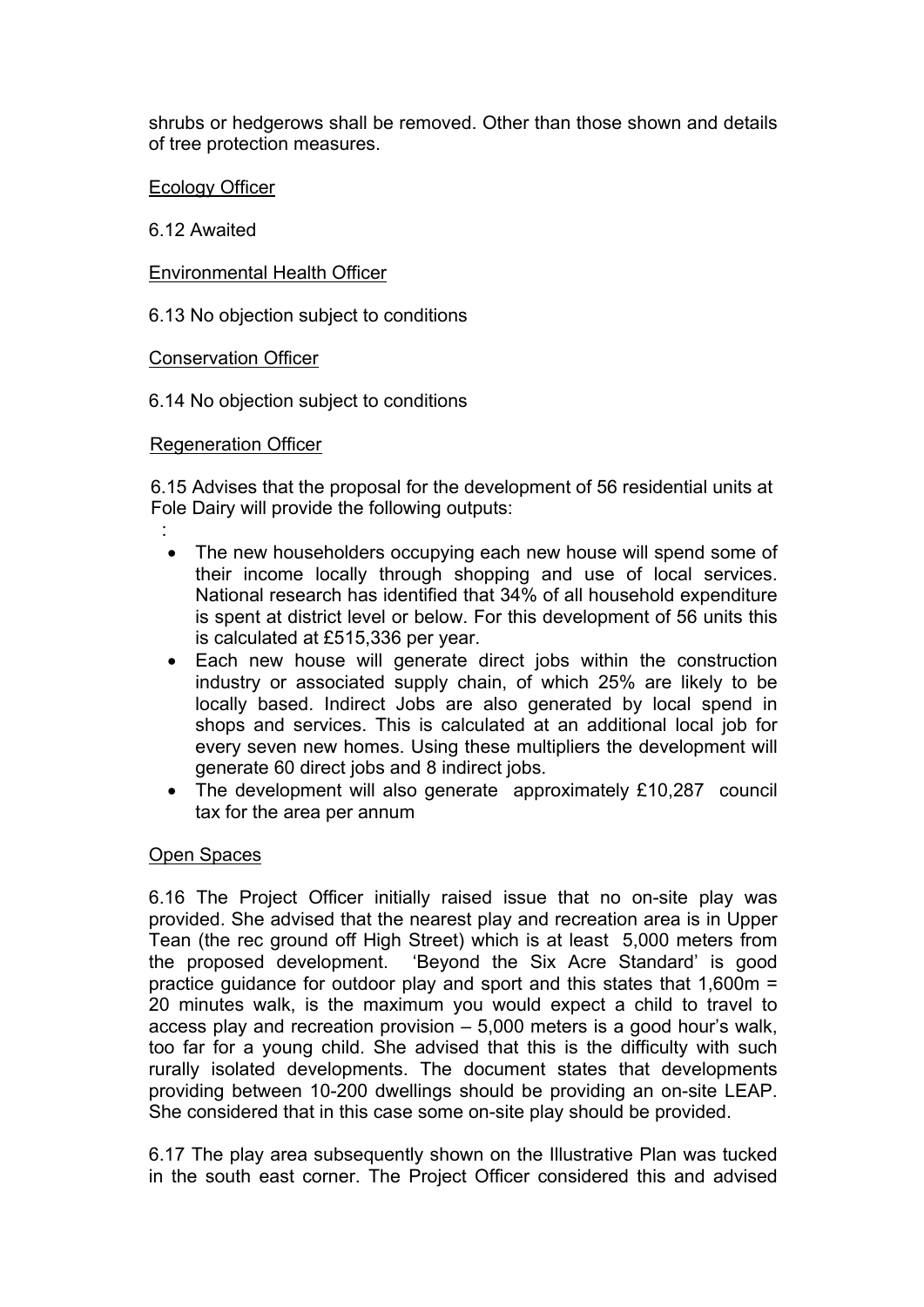that it would not be acceptable in this location as it had no casual supervision from any of the properties; in fact there are no properties close to this play area, let alone facing onto it on the Illustrative Plan. She advised that the design and layout should follow the principles of 'Secure by Design'. A revised location was then shown which whilst in a better location with some casual surveillance provided by houses on the Illustrative Plan it did not appear to achieve the advised buffers.

6.18 The Project Officer also advises that an off-site contribution towards playing fields would be sought which would be required for enhancements to existing playing fields/pitches in the catchment of the development. The formula for calculating this is £ £627.21 per bedroom.

#### Local Highway Authority

6.19 No objection subject to conditions including provision of off site highway works to include a 2m footway on the A522 Uttoxeter Road frontage incorporating a pedestrian dropped crossing close to the bus stop and the upgrading of the existing bus stop on the A522 Uttoxeter Road.

#### Local Lead Flood Authority (LLFA)

6.20 Initially recommended refusal because the submitted documents did not provide a suitable basis for assessment to be made of the flood risks arising from the proposed development. Following receipt of a Revised Flood Risk Assessment (FRA) the LLFA has confirmed that it has no objection subject to conditions.

#### Environment Agency

6.21 No objection subject to conditions to ensure that a) the development does not pose an unacceptable flood risk b) to protect controlled water receptors of the River Tean, Broadgate Brook and the groundwater in the underlying Secondary Aquifers and Source Protection Zone and to assess risk to these waters and inform any appropriate remediation c) to deal with an unexpected contamination and ensure the site is remediated appropriately

#### Severn Trent Water

6.22 No objection subject to a standard drainage condition. Advise that there is a public sewer located within this site and a pumping station close to the site. Any new development must not restrict access to the Sewage Pumping Station (SPS). Due to the close proximity of the proposed new development the occupant may experience noise and/or smell pollution. In order to minimise disruption to any future occupant(s), and as such advise that all habitable buildings are constructed a minimum of 15metres from the curtilage of the SPS compound.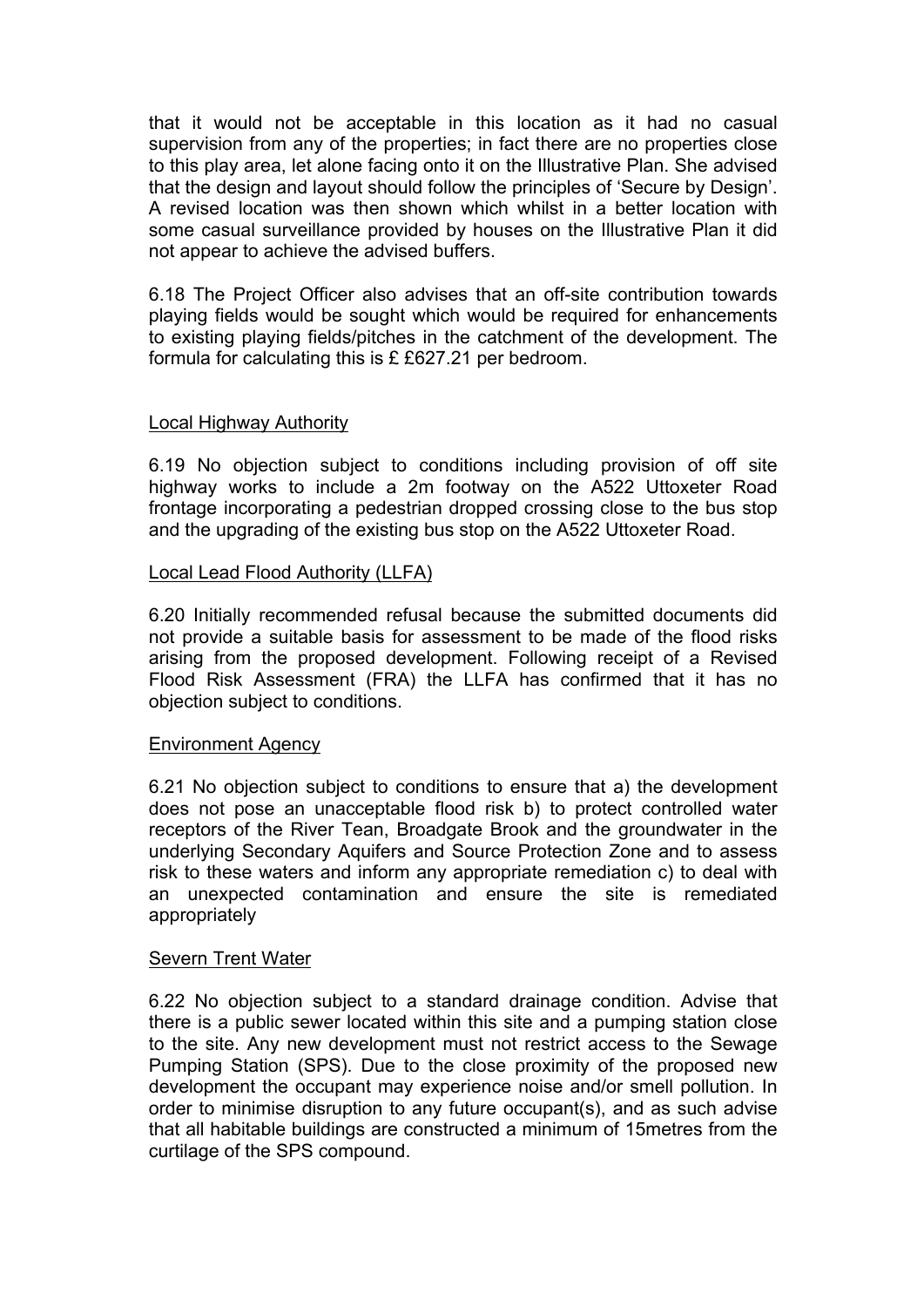### Police Architectural Liaison Officer

6.23 No objection. Staffordshire Police have no issues with a residential development coming forward for this brownfield site, which over the years has attracted intruders and unwanted attention. A site layout coming forward along the lines of the indicative site layout drawing accompanying this application would generally be viewed favourably by Staffordshire Police. Any reserved matters planning application that subsequently comes forward should clearly explain within the Design and Access Statement and demonstrate in the site layout how crime prevention and community safety measures have been considered in the design of the proposal.

#### **SCC Education Authority**

6.24 Advise that Hutchinson Memorial CE(A) First School and Thomas Alleynes High school are projected to have sufficient space to accommodate the pupils that this development

could generate and so we would not request a contribution towards First and High School places. Middle school places across Uttoxeter Town are projected to be insufficient to accommodate the pupils generated from this development and so we would suggest a total request, of 7 Middle School places (7 x £13,827 = £96,789).

#### Design Review Panel

6.25 Overall the scheme has some positive features in that it opens up the culverted watercourse in part that runs through the site and retains tree cover at the rear adjacent to the river. Footpath access is shown along the side of the stream and river which is also positive. The scheme proposes some fairly decent landscaping at the front of the site in terms of hedges and significant tree cover. This is evidenced on the street scenes. However, the Panel was not convinced there was adequate room to achieve such a substantial cover. In addition, the street scenes were a little miss-leading as tree planting at such a size would not be immediately achievable. The Panel felt it was important to safeguard some land to future proof the Chapel. It is rather 'hemmed' in. On the negative side the Panel felt that the development lacked a strong perimeter development led layout. Areas of particular concern were the small cul de sac created around plots 38 – 47 which presented an open view to the rear gardens of units 43 and 44. Larger perimeter blocks need to be created throughout the site by amalgamating blocks  $11 - 18$  with blocks  $19 - 23$ . The additional access created off the unnamed road serves a very limited number of dwellings. It is poor and consideration should be given to removing this and creating an alternative access to these plots with a possible connection along the east side of the stream. Some of the road widths looked overly large and engineered for such a small site. There are missed opportunities to narrow the carriageway and remove footpaths. A strong built development line should be encouraged by linking some of the plots or/and bring forward the siting of the garages. Particular areas of concern were 42 – 53 (could be linked and more organic/rural c haracter) and 29 -30. The orientation of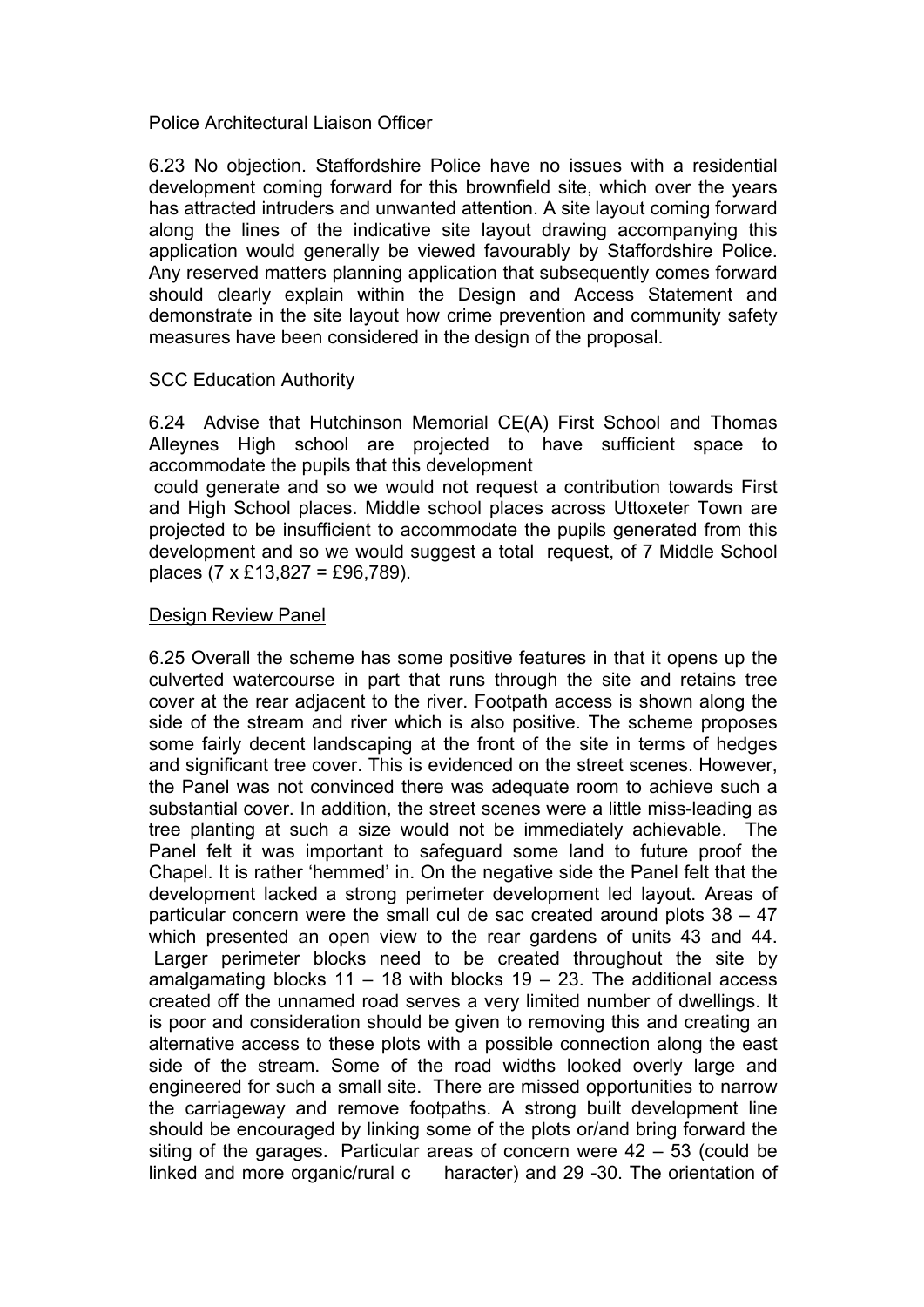plot 32 should be aligned so that it addresses Uttoxeter Road. The panel were encouraged by the indicative house design and proposed material schedule which they considered appropriate.

# **7. OFFICER COMMENT AND PLANNING BALANCE**

7.1 As with all applications, the LPA is required to determine this application in accordance with the Development Plan, unless there are material circumstances which indicate otherwise and in determining these applications, it shall have regard to the provisions of the Development Plan, in so far as material to the application and to any other material considerations.

7.2 Core Strategy Policy SS1a establishes a 'Presumption in Favour of Sustainable Development' in line with the National Planning Policy (herein referred to as the NPPF) where: (1) planning applications that accord with policies within the Core Strategy will be approved without delay and (2) where there are no relevant policies or they are out of date, the Council will grant planning permission unless material considerations indicate otherwise considering:-

- Any adverse impacts of granting permission would significantly and demonstrably outweigh the benefits, when assessed against the policies in the NPPF taken as a whole, or,

- Specific policies in within the NPPF indicate that development should be restricted.

# **Principle**

7.3 This is a brownfield site situated within the small hamlet of Fole and on land defined as open countryside. There was until June 2017 an extant permission for a mixed development of housing and employment on the site. However this has now expired and no longer constitutes a valid 'fall back'. It is nevertheless a material consideration in the assessment of this application. The weight to be given to it is a matter of planning judgement and is discussed further in the planning balance below. It is noteworthy that this previous application secured 33% of the total number of dwellings to be affordable housing and developer contributions.

7.4 Fole is not identified as even a small village in the Core Strategy in view of the very limited services and facilities available. It is within the open countryside and therefore Policy SS6C is relevant which sets out the development strategy for the rural areas of the District. As an existing employment site Policy E2 is also relevant. It seeks to protect existing employment sites whether occupied or not. These polices are the starting point in the consideration of this application.

7.5Policy SS6c seeks to strictly control new development within the rural areas. However in line with Policy E2 (see discussion below) it also recognises that historically large scale development has taken place in these areas, a large commercial dairy on this particular site for example.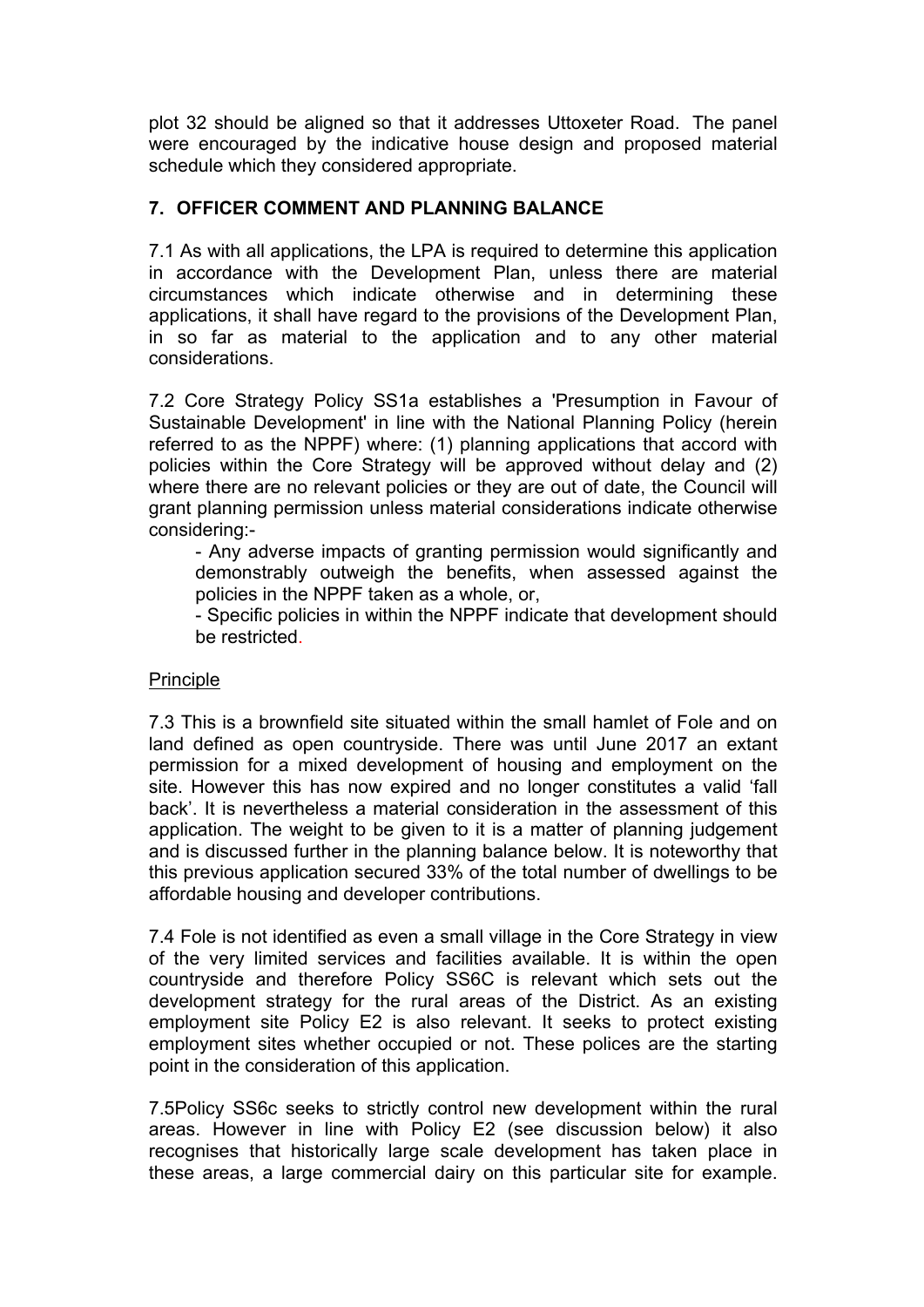Where these sites are no longer needed, Policy SS6C facilitates their appropriate redevelopment provided that the proposal brings positive benefits to the area and any resultant highway or environmental concerns can be addressed or minimised. The proposal it says should clearly demonstrate how the redevelopment will complement the overall development strategy for the District.

7.6 Policy E2 seeks to protect existing employment sites. It says that redevelopment for housing will only be permitted where it can be demonstrated that the site is no longer suitable and viable for continued employment use or where redevelopment achieves substantial planning benefits which outweigh the loss of employment use. It says that preference will be given to mixed use redevelopment that retains an element of employment provision.

7.7 The initial submission did not address this policy so the applicant was invited to comment. He responded with a short commentary. In respect of marketing of the site in the last 18 months he says,

'*There are very few commercial enquiries (B1, B2 & B8 Uses) listed during this period and from reviewing the uses, they are principally low value I quality land uses such as trailer parking, skip storage,recycling and demolition yard uses'.*

7.8 The applicant went on to list the substantial benefits that he considers stem from the proposal including increased housing supply, remediation of a contaminated site, visual improvement, improvement to surface water drainage and benefits to the local economy.

7.9 It is considered that the substantial planning benefits referred to in both Polices SS6c and E2 do stem from redeveloping this site for housing, particularly in terms of the environmental improvements from the remediation of this derelict and under used site and improvements to the drainage situation, the social benefit of boosting housing supply in cicumstances of a very significant and continuing under supply (less than 2 years). There are no highway constraints. The proposal would also bring economic benefits. The Regeneration Officer has clarified above the likely economic outputs from the development both direct and indirect from construction, supply chain, the local economy and Council tax receipts. Together these are considered to be substantial planning benefits and are positive elements of the scheme.

7.10 The second strand of that part of SS6C relating to major developed areas requires the applicant to clearly demonstrate that the redevelopment will complement the overall development strategy for the District.On the face of it Fole lacks services and facilites and would not appear suitable for the scale of development proposed. In this respect there is some conflict with that part of SS6C which requires proposals for the development of major developed areas to clearly demonstrate how the redevelopment will complement the overall development strategy for the District. However as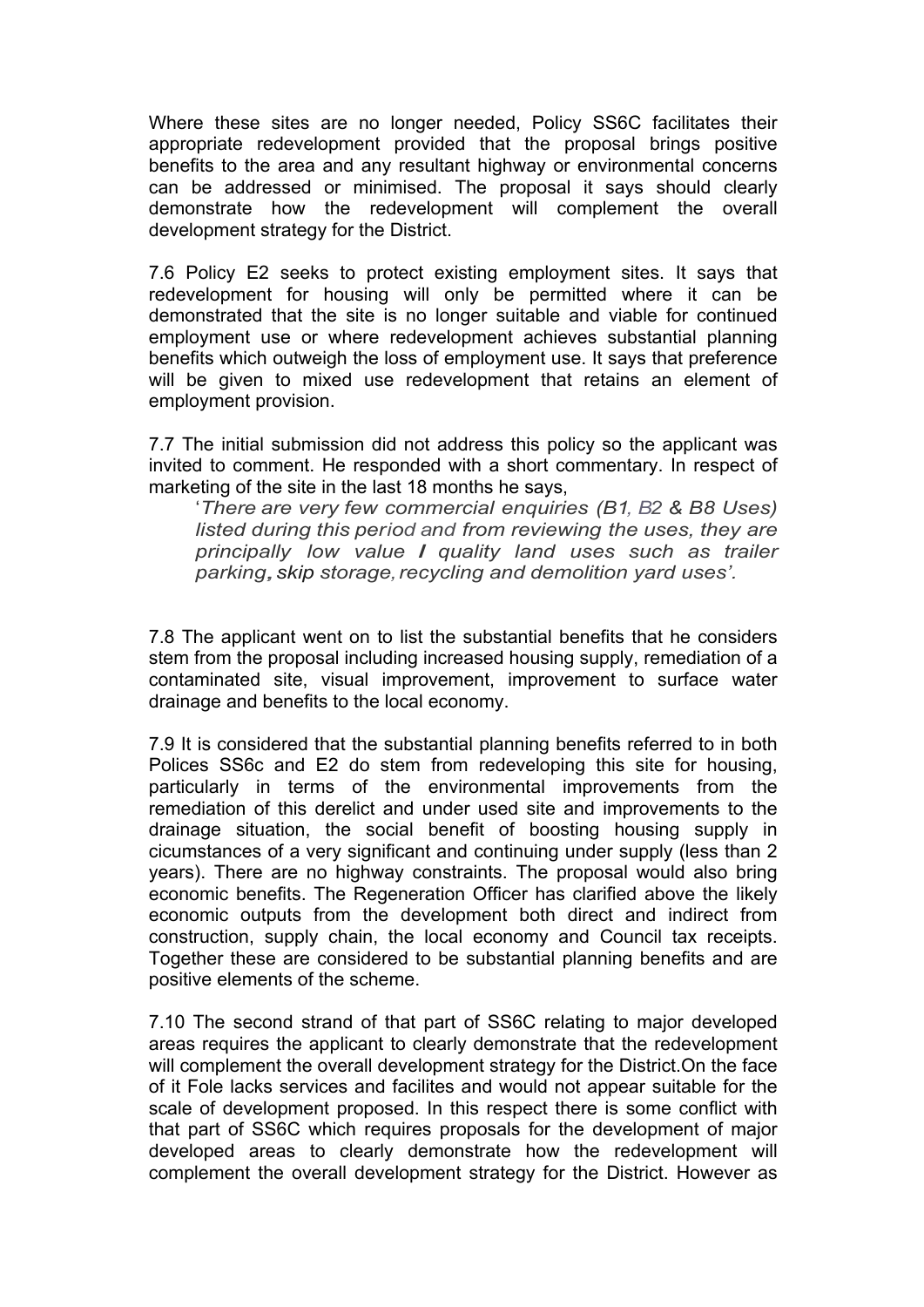the applicant notes the site is only 1.4km from the nearby village of Checkey where there is a primary school, pubs, church and community hall. Five miles to the south east of the site is the town of Uttoxeter which provides a full range of services and facilities including a train station. Within 3 miles, also to the south east a major new junction with the A50 is under construction which will improve the link from the A522 at this point to the A50. JCB also has a major employment facility at this located at the junction. Although there is no escaping the fact that Fole itself is a small hamlet, having regard to its wider location the application site is not remote or wholly unsustainble (see also discussion on accessibility below).

7.11 Policy E2 sets out a 'preference' (not a requriement) for redevelopment schemes to provide mixed use developments. The 2013 application did include a minimal element of new employment space (300sq m) however the Council did accept at that time the loss of the majority of this employment site. It appears from the limited information provided by the applicant that no serious interest has since been expressed for employment use. It is for these reasons that the lack of employment space is not considered to be fatal to the application and that there is compliance with Policy E2.

7.12 Moreover, however, there are other material considerations in the form of the NPPF. The Council's current housing supply is 1.99 years. The NPPF says at paragraph 11, footnote 7 that where a five year supply of deliverable housing sites can not be demonstrated policies which are most relevant for determining the application are out of date and in these circumstances planning permission must be granted unless the any adverse effects of doing so would significantly and demonstrably outweigh the benefits when assessed against the policies in the Framework taken as a whole. The socalled "tilted balance." This matter is returned to in the planning balance below.

7.13 Furthermore, in addition to seeking to significanlty boosting the supply of homes, the revised NPPF places much emphasis on making effective use of land, dedicating a whole chapter to it. Para 118 refers to LPA's supporting appropriate opportunities to remediate derelict and contaminated land; promote and support the development of under-utlised land and buildings, especially if this would help to meet identified needs for housing where land supply is constrained and available sites such as this, could be used more effectively. Para 121 says that LPA's should also take a positive approach to applications for alternative uses of land which is currently developed but not allocated in a plan, where this would help to meet identifed development needs. In particular it says LPA's should support proposals to use amongst other matters employment land for homes in areas of high housing demand, provided this would not undermine key economic sectors or sites and be compatible with other policies in the Framework. Again this matter is returned to in the planning balance below but it lends support to the application.

7.14 The conclusion in terms of the principle of development there is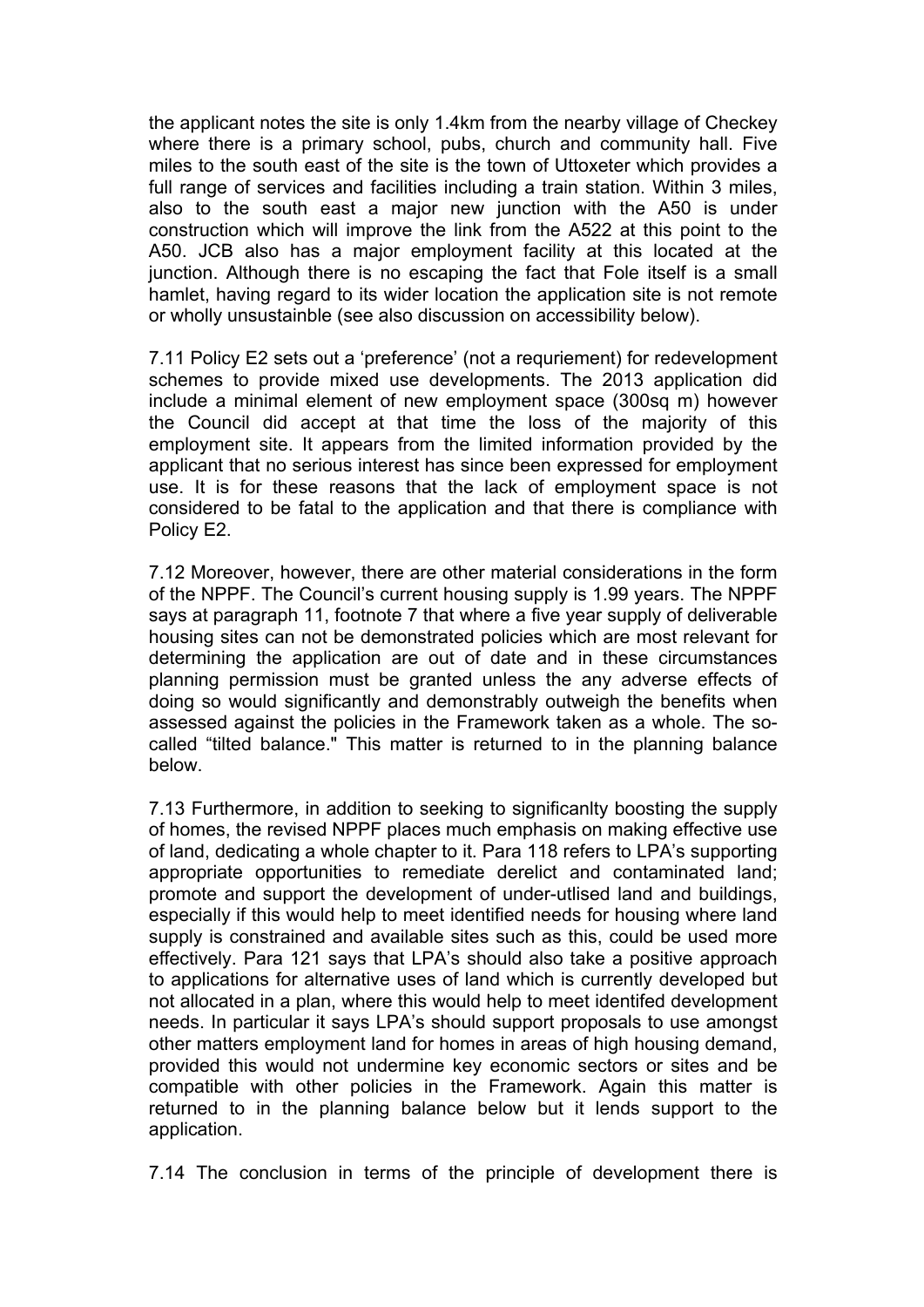compliance with Policy E2 but some limited conflict with Policy SS6C. This matter is returned to in the planning balance below. The other main issues of access, accessibility, Viability, Flood risk/Drainage, residential amenity, Illustrative plan, landscape and visual impact, heritage and biodiversity. These are discussed under the various sub headings below.

### Access

7.15 Approval of access is sought at this stage. The application is accompanied by a Transport Assessment which has been considered by the Local Highway Authority. The existing main access into the site from Uttoxeter Road will continue to be the main access. It has good visibility in both directions with splays of 2.4m by 90m achievable in both directions. The illustrative plan shows a number of minor accesses on the side road to the east serving either individual dwellings or parking courtyards. The IP also shows several footpath links through the site.

7.16 The LHA has raised no objection to the application subject to a number of conditions including off site highway works to include a 2m new footway across the site frontage, a pedestrian dropped crossing and upgrading of the existing bus stop outside the site. These measures are considered to be necessary to improve pedestrian linkages to the bus stop and to the footpath on the north side of the main road which links all the way to Checkley and to the bus stop on the north side of the A522 and improve the bus stop itself ensuring that walking and public transport use are encouarged as far as possible.

7.17 With these conditions in place the development is considered to comply with those parts of Policy T1 and DC1 and the NPPF which relate to the provision of a suitable and safe access for all users and an acceptable impact on the highway network and highway safety. No objection is raised on highway grounds.

#### Accessibility

7.18 The TA considers matters of accessibility and the locational sustainability of the site. As noted above the applicant has offered to provide a footpath across the site frontage to provide a direct route from the site to the bus stop which lies directly outside the site. There is a further bus stop to the east of the site. An existing footpath on the north side of the main road provides a link to this. It also continues westward to Checkley village. As the A522 passes through Fole the speed limit is 30 mph.

7.19 The TA assesses the location of the site relative to services/facilities. It says that the site is near to Checkley village where there is a Primary school, Community centre, Church, Cricket club and two pubs/restaurants. According to the applicant these facilities are an 18 minute walk from the site (distance 1.4km). Manual for Streets suggests that walking offers the greatest potential to replace short car trips particularly those less than 2km.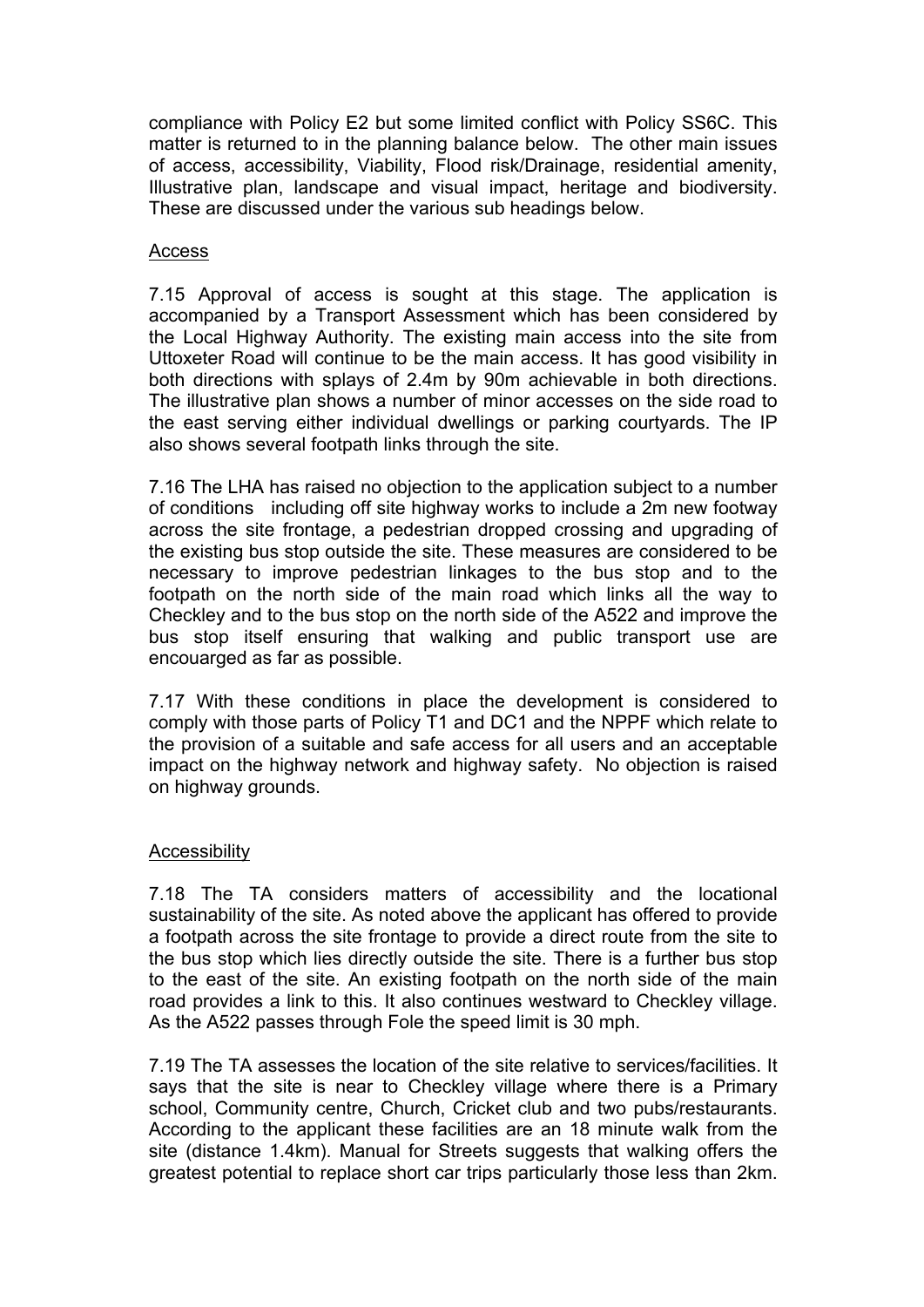The path is level and lit along the way albiet that it runs alongside the A522.

7.20 For cyclists the submitted TA says that a distance of 5km is considered to be acceptable as an alternative to car travel. The TA says that based on relatively low cycling speed of 15kph this distance can be cycled in around 20 minutes and would reach for example Upper Tean, Lower Tean and parts of Uttoxeter. The TA says that the Lane to the east of the site is classified as an 'on road advisory cycle' route and links into the wider network of on and off road routes around Straffordshire. It says it provides access to Uttoxeter to the east and Cheadle to the west. Clarification is being sought from the applicant on this as the plan at Appendix H of the TA is far from clear and doesn't extend to Cheadle or Uttoxeter.

7.21 In terms of modes of travel other than the car and walking, as mentioned there are bus stops on the north and south of Uttoxeter Road close to the site. There is a reasonably frequent hourly service Monday to Saturday between Hanley and Uttoxeter, No 32 service with most routes calling at Fole, Checkley, Lower Tean, Upper Tean and Cheadle. There is however no Sunday service.

7.22 The TA confirms that there are no trains within acceptable walking or cycling distance of the site albeit that the bus service does provide a link to Uttoxeter Railway Station.

7.23 A Travel Plan Framework (TPF) is offered. The applicant states that the TP is not intended to be anti car, which in any case would be unrealistic here, but to provide information to residents and visitors on alternative modes of travel. This could be through introductory packs to new residents for example outlining local pedestrian and cycle routes and bus timetables.

7.24 This site can not be regarded as highly sustainable. However the above does show that there are some realistic alternatives to the car. Walking and cycling opportunities are available and can be encouraged and there is a bus service with onward link to the train station at Uttoxeter, some 5 miles away. Measures to facilitate these modes can be secured as part of this development. Very few sites in the Moorlands benefit from such access to the rail network.

7.25 The Local Highway Authority raises no objection to the application on accessibility grounds subject to conditions to secure measures to facilitate other modes of travel. The conclusion is that the proposal does take the opportunities available to promote sustainable transport modes given its location (para 108 NPPF) and accords with that part of Policy T1 which refers to making the proposal accessible and faciliate walking and cycling.

#### Viability – including affordable housing, public open space and education

7.26 Policy H2 requires that 33% of the total number of dwellings on this site should be affordable secured through a Section 106 Obligation. Policy C2 requires that qualifying new development, which this is, should make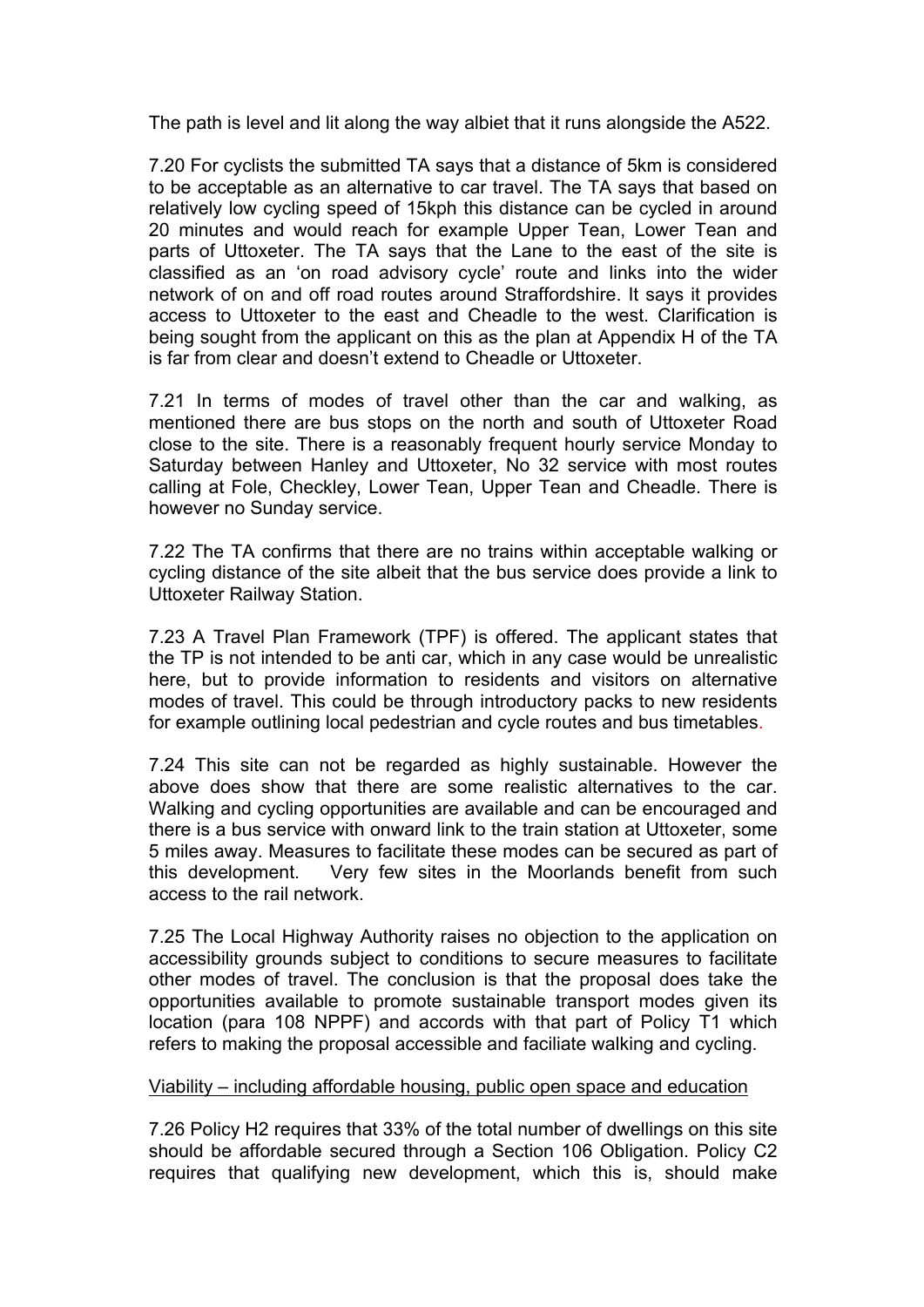provision for and/or contribute towards the provision of open space in accordance with the SPD. In this case an on site LEAP was requested by the Projects Officer, due to the size of the development and distance from other play facilites. She also requested a contribution of £627.21 per bedroom towards the improvement of playing fields off site to mitiagte impact on open space provision. In line with Policy C1, SCC Education Authority has requested a contribution of £96 789 towards additional school places to mitigate the impact that the development will have on school capacity.

7.27 The application was accompanied by a Viability appraisal which concluded that the development could not provide any affordable housing, provide an on site LEAP nor absorb any developer contributions (education and public open space) due to the abnormal costs, mainly assocaited with remediation works. To do so would, it said, render the scheme unviable.

7.28The Council has sought an independent review of this. The conclusion of the Councils consultants, after some discussion with the applicant and review of input figures/costs is that applying both policy compliant affordable housing, an onsite LEAP and developer contributions for education and public open space would result in a 5.78% profit on GDV. Clearly at this profit level the scheme is unlikely to proceed. However they disagree with the applicant that no affordable housing and/or S106 contributions could be provided. Based on their revised figures and assessment they advise that running the following appraisals does produce a realistic profit.

a) Affordable housing only - giving a profit of 18.21% on GDV this appraisal shows that 5% affordable housing could be provided equating to 3 units based on the Illustrative Plan or

b) Developer contribution only – giving a profit of 18.29% on GDV this appraisal shows that an on site LEAP could be provided together with either the higher cost of an off site playing field contribution or slightly lower cost of an education contribution.

7.29 The applicant largely accepts this assessment. Although provision of affordable housing is a Council priority and would perhaps be the obvious choice over a S106 contribution and on site LEAP, the Housing Officer verbally advises that it is unlikely that a Registered provider would be interested in just 3 units here for management/maintenance reasons. The revised NPPF does include discounted market sales housing as 'affordable housing' and this could be a further option to consider. However Officers view is that the provision of a LEAP on site together with a contribution for improvement of playing fields off site is the most beneficial and appropriate in this case. The applicant has put to the Council a proposal for a LAP rather than a LEAP. His reasons being

- LEAP is suitable for schemes up to 100 units which is clearly more significant than the size of the application site
- a LAP would have a smaller site area
- All houses will have private gardens

However the advice of Officers is that a LEAP should be sought. This is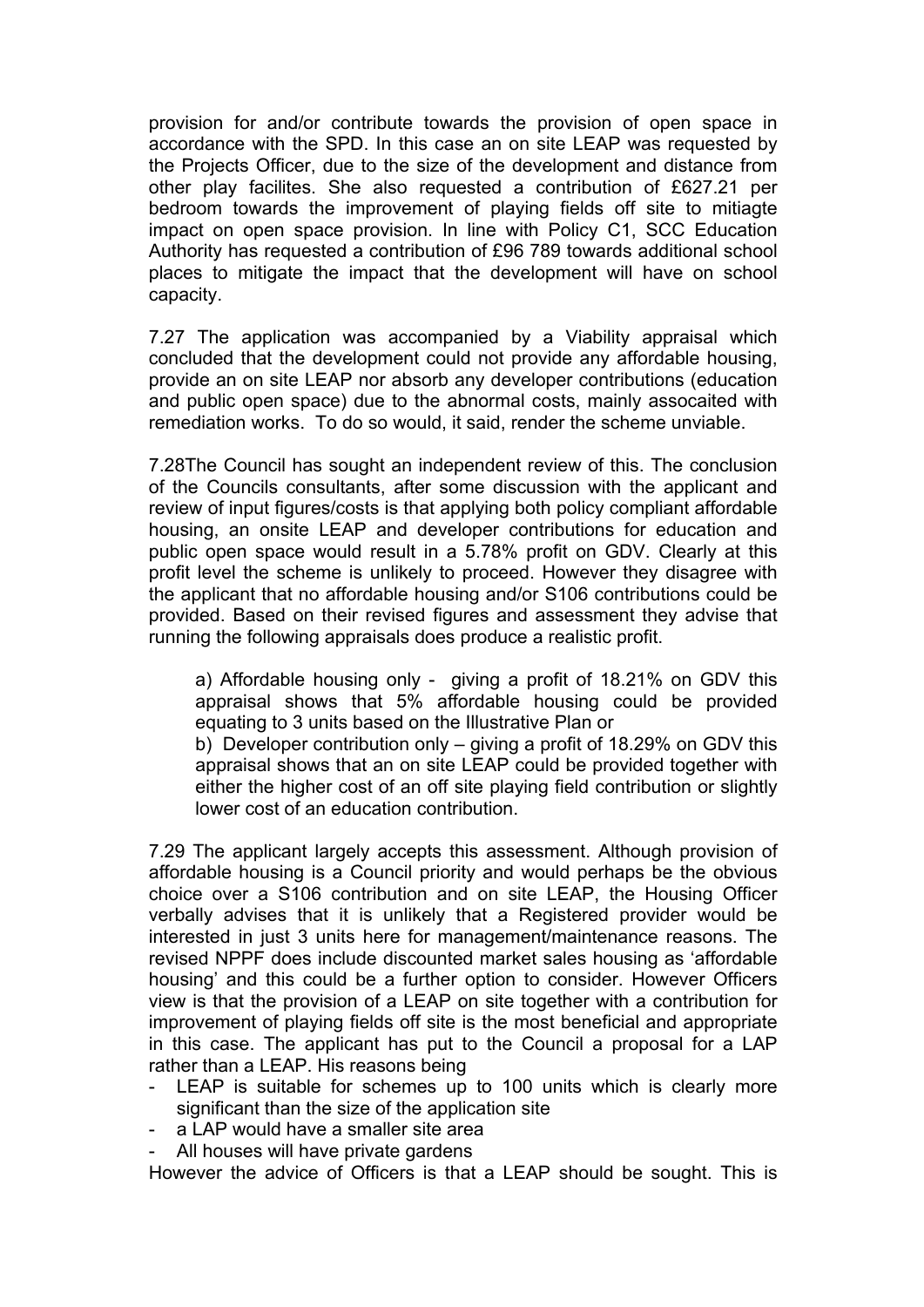because there is no facility nearby for users to walk to, a LAP provides very limited play value and only to those in the 0-5 year age group whereas a LEAP caters for 0-12 years. The NPPF says that planning decisions should aim to achieve healthy, inclusive and safe places to enable and support healthy life styles. Subject therefore to a Section 106 obligation to secure an on site LEAP and a contribution for off site playing field provision, there is compliance with Policies H2 and C2.

#### Flood Risk/Drainage

7.30 The application site lies within Flood Zones 2 and 3 which is land most at risk of flooding. A full Flood Risk Assessment/Drainage Strategy accompanies the application.

7.31 The Local Lead Flood Authority (LLFA), Environment Agency (EA) and Severn Trent Water (STW) have all been consulted as part of the application.

7.32 The LLFA advise of past flooding at the site from the Broadgate Hall Brook which they say has spilled across the road and into this site. The Brook is currently culverted under the application site but as part of the Drainage strategy and FRA, the proposal is to open up this Brook as it passes through the site in several sections.

7.33 The LLFA initially objected to the application on the grounds that the submitted documents did not provide a suitable basis for an assessment to be made of the flood risks arising from the proposed development. However following consideration of a revised FRA/Drainage Strategy the LLFA has moved to a position of 'No objection' subject to conditions to secure the revised FRA and a number of measures. They say that crucial to preventing flooding of the site is the removal of the current culvert under the site and the creation of a new open channel through the majority of the site, along with a flow interception ditch alongside the A522. They also require an adequate 3m access easement be maintained from the top of the banks of the channel and for the slopes of the channel be 1 in 3 to allow easy maintenance.

7.34 The LLFA comment that no details are provided as to which responsible body will maintain the surface water system and the proposed open channel and ditch over the lifetime of the development nor has a maintenance schedule been provided. Similarly areas of open space beyond individual plot curtilages will need to be maintained and managed. These matters need to be secured through the Section 106 Agreement.

7.35 The Environment Agency raised no ojection to the intial application subject to various conditions. They have been consulted on the revised FRA/Drainage Strategy and Members will be updated on their response at the meeting.

7.36 Severn Trent Water has raised no objection to the application subject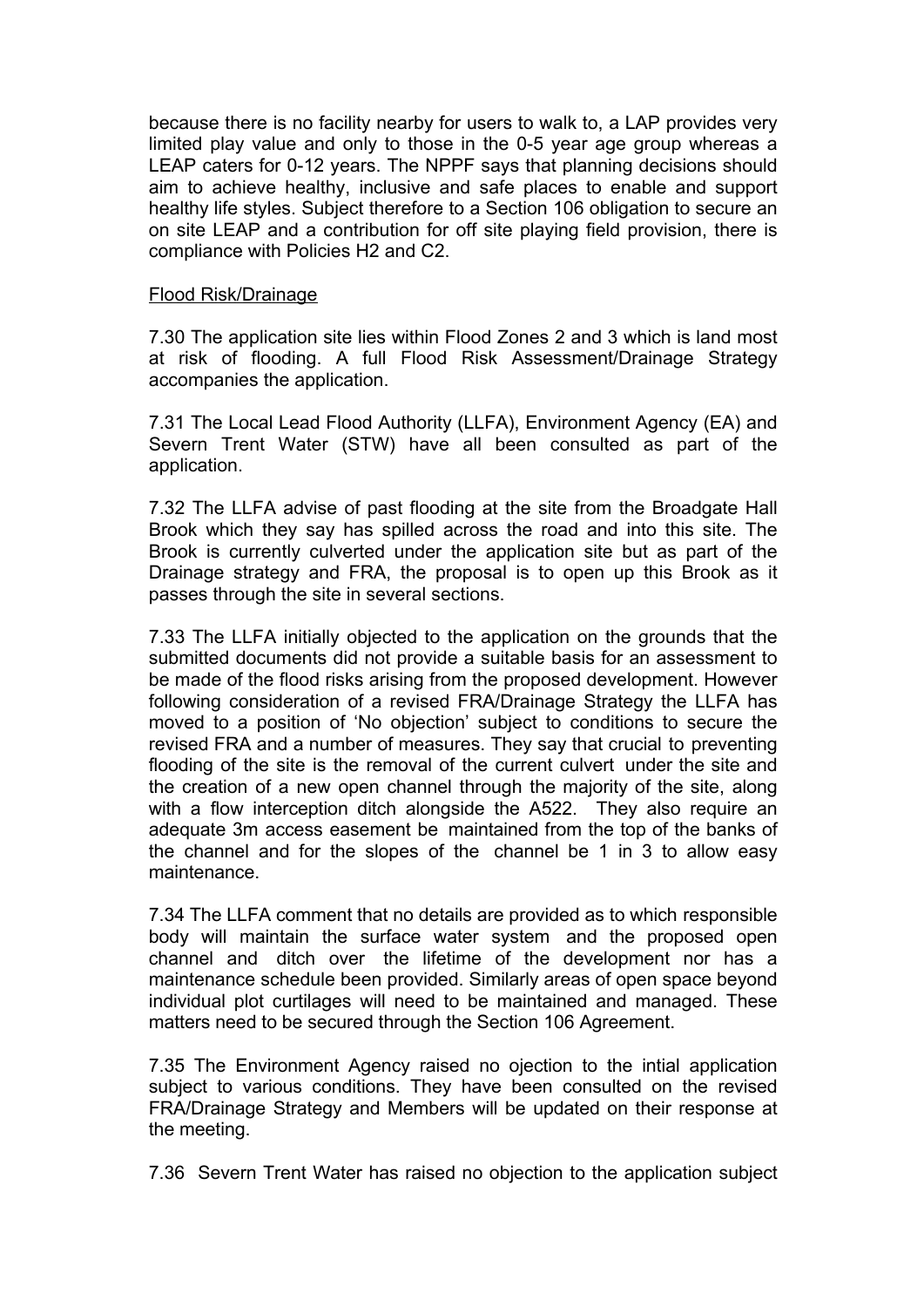to a drainage condition.They draw attention to their Sewage Pumping Station to the south west of the application site and of the need to maintain a 15m buffer between this and all habitable buildings on the application site. This is a matter for consideration at the reserved matters stage but an informative is added for the applicant's attention. For these reasons the application is considered to comply with Policy SD4 and the NPPF.

#### Residential Amenity (including noise, air quality and contamination)

7.37 With regard to amenity of existing and proposed residents, the application does not seek a specific number of units in the application/description and Layout is a reserved matter. However, it would be necessary to ensure at the reserved matters stage that the scheme complied with the Councils Space About Dwellings requirements in terms of separation distances both to existing dwellings and between dwellings within the scheme, minimum garden sizes etc.

7.38 Through various submitted reports the applicant has assessed impacts of noise (to the proposed dwellings from the main road and to existing residents during the development phase) air quality and contamination. The Environmental Health Officer (EHO) largely accepts the conclusions reached. In respect of noise, mitigation measures are set out in the Noise Assessment which the EHO recommends are secured through a condition. In respect of air quality, the EHO recommends a condition to secure a Construction Management Plan to mitigate impact during construction.

7.39 In respect of contamination the EHO has assessed the submitted reports which he considers to be a good overview of the sources of contamination. He advises that the proposed CSM proposed is acceptable and that the proposals for groundwater contamination/ remediation have been agreed with the EA (see discussion elsewhere too). The EHO says that further works will be required as the buildings are demolished and conditions are necessary therefore to require this work to be undertaken. The scope of works can be summarised as:

- Pre-development targeted remediation works;
- $\bullet$  Pre-development site wide remediation activity; and
- Post-development site wide verification and remediation in accordance with finalised scheme details.

7.40 Subject therefore to the imposition of conditions to secure works and/or mitigate impact, the development is considered to comply with Polices DC1 and SD4 which seek to minimise pollution and protect residential amenity.

#### Illustrative layout

7.41 The applicant has provided an Illustrative Plan (IP) which shows a layout of 56 units. Although Layout is a reserved matter, the Viability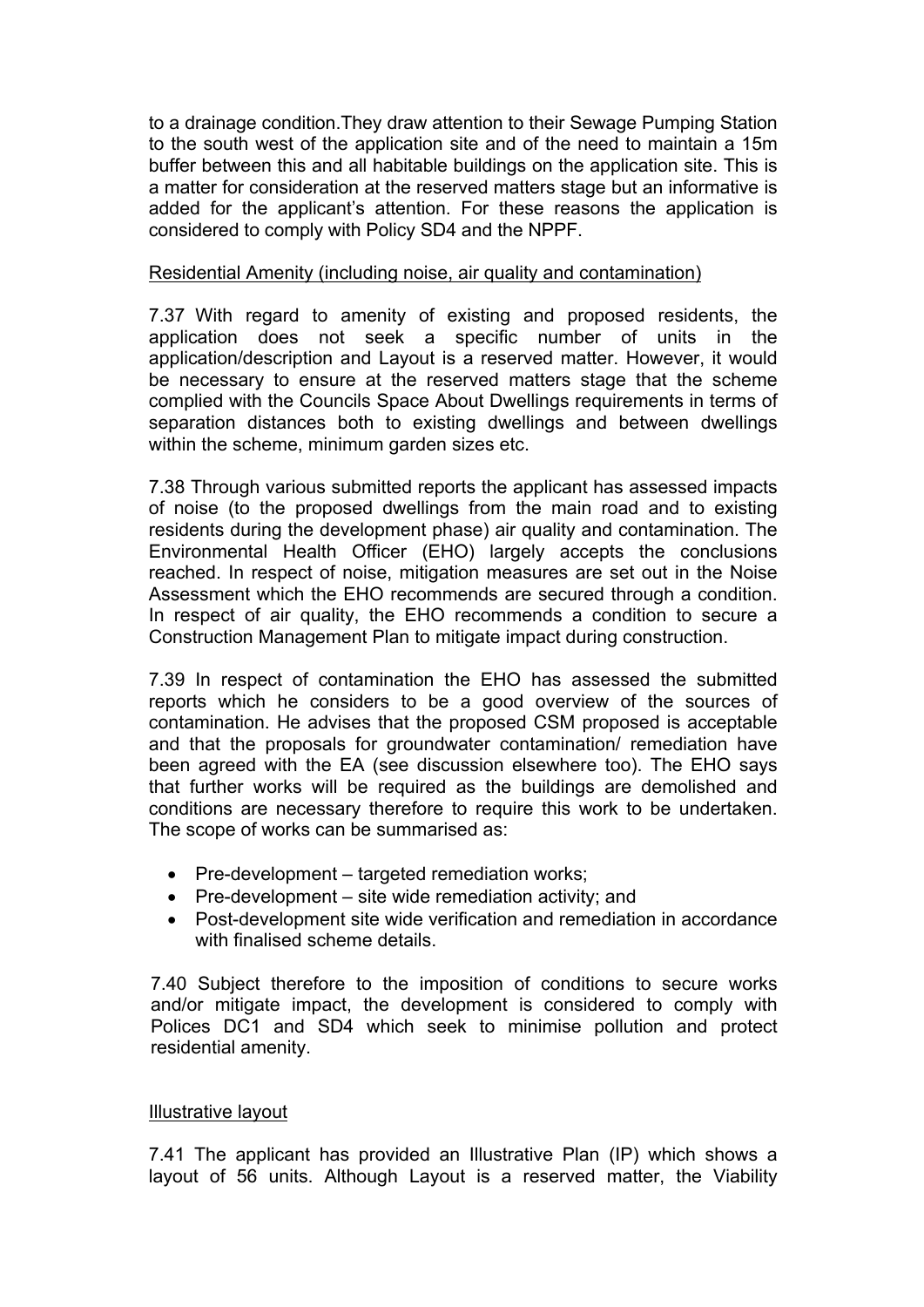appraisal has been based on this layout. Although the application does not seek a certain number of dwellings it is appropriate to comment on the IP and highlight any shortcomings which need to be taken on board at the reserved matters stage.

7.42 The Design and Access Statement explains the design rationale for the scheme. It refers to the opportunities of the site including the opening up of the culvert flowing north – south through the site as a public footpath feature, the removal of the frontage conifers, provision of green buffers to the west where the site adjoins open countryside, retention of trees and hedgerows fronting the River Tean and to new native and tree planting, inclduing along the road fronatge. The DAS refers to all dwellings being two storeys, of brick construction incorporating brick soldier courses, heads and cills, gable projections, mix of brick and timber painted fascias for eaves and verge detail, upvc windows and doors.

7.43 Officers and the Design Review Panel have reviewed the scheme. Overall the scheme has some positive features including the partial opening up of the culvert which runs through the site and the retained tree cover adjacent to the river. The removal of frontage conifer hedge is also a positive element. Connectivity through the site is also positive although links outside the site are less clear. The Panel were encouraged by the indicative house design and proposed material schedule which they considered appropriate. The Visuals show considerable landscaping. Landscaping is also referred to in the DAS as an important part of the design rationale for the site. Officers agree it is very important to assimilate the development into its rural context but the Panel was not convinced there was adequate room to achieve such a substantial cover. Indeed the Panel felt that the street scenes were a little mis-leading as tree planting at such a size would not be immediately achievable. As noted elsewhere the Trees and Woodland Officer's comments on the application are awaited and will be reported at the meeting. He will comment on how achievable this would be in reality. On the negative side the Panel felt that the development lacked a strong perimeter development led layout. Areas of particular concern were the small cul de sac created around plots 38 – 47 which presented an open view to the rear gardens of units 43 and 44. Larger perimeter blocks need to be created throughout the site by amalgamating blocks  $11 - 18$  with blocks 19 – 23. The additional access created off the unnamed road serves a very limited number of dwellings. It is poor and consideration should be given to removing this and creating an alternative access to these plots. A strong built development line should be encouraged by linking some of the plots or/and bring forward the siting of the garages. Particular areas of concern were the outer facing elelents of the scheme i.e Uttoxeter Road frontage and development fronting the side road to the east.

7.44 Other matters rasied by the Panel, Officers and other consultees which would need to be addressed in any subsequent reserved matters application include:-

- Provision of parking for Fole Chapel (applicant has committed to providing 2 spaces within the site – to be secured via the 106)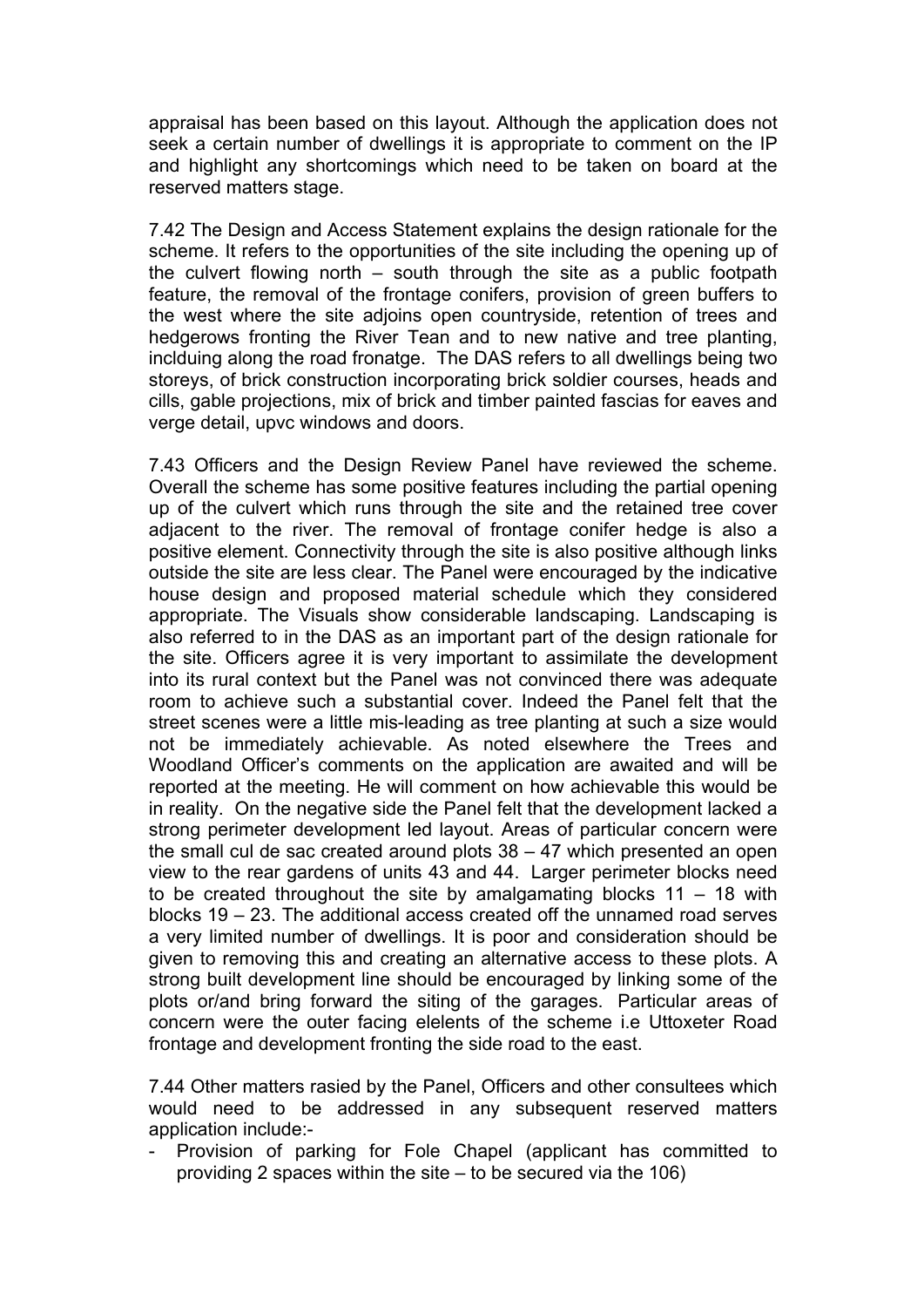- Poor visibility for drivers leaving the side road serving plots 27-32. Road needs re locating.
- Greater adherence to Manual for Streets road hierarchy, more use of shared space, grassed service strips to replace formal footpaths, minimum width roads, less engineered layout
- 3m easement strip adjacent to the open chanel
- good internal and external pedestrian connectivity
- LEAP to be site more centrally in line with good practice where it benefits from good casual surveillance with the appropriate buffers and be safe and accessible for all users with good connectivity to walking and cycling routes on and off site.

7.45 The conclusion drawn is that the Illustrative Plan would require amendment to address the issues raised above and ensure that the application delivers a high quality scheme, as required by policy, which integrates as far as is possible with Fole given its small size and of course the wider landscape. The revised NPPF places significant emphasis on design. Policy DC1 also seeks to ensure that development proposals should make a positive contribution to their surroundings by amongst other matters achieving a strong sense of place by protecting and enhancing the quality, distinctiveness and character of settlements.

7.46 The application does not seek a specific number of units in the application/description and Layout is a reserved matter. It is recommended that an informative is included on the Decision Notice drawing the applicant's attention to these comments which will need to be addressed at the reserved matters stage.

#### Trees and Landscape/Visual Impact

7.47 A Landscape and Visual Impact Assessment and Tree Report are submitted with the application. The comments of the Trees and Woodland Officer are awaited and will be reported at the meeting.

## **Heritage**

7.48 A Heritage Assessment is submitted with the application. It considers three heritage assets and five non designated heritage assets, all of which fall within 250m radius of the site. It refers to the dairy dominating the settlement with its large and extensive buildings and yards forming an incongruous intrusion into a rural setting. It says the redevelopment heralds a quite different prospect and promises a softening of the landscape with structures at a human scale interspersed with green spaces. It makes particular reference to the proposed loss of the Recreation room. It says it has little architectural merit but has connection with the Vernon family, the date stone and the fact that it forms part of the setting of the mill.

7.49 It assess the impact on the Listed buildings to be; Fole Bridge (neutral impact) Mill Farmhouse (Neutral) and Fole Spring Farmhouse (Slightly beneficial), Barn east of Mill Farmhouse (Neutral), Fole Mill (development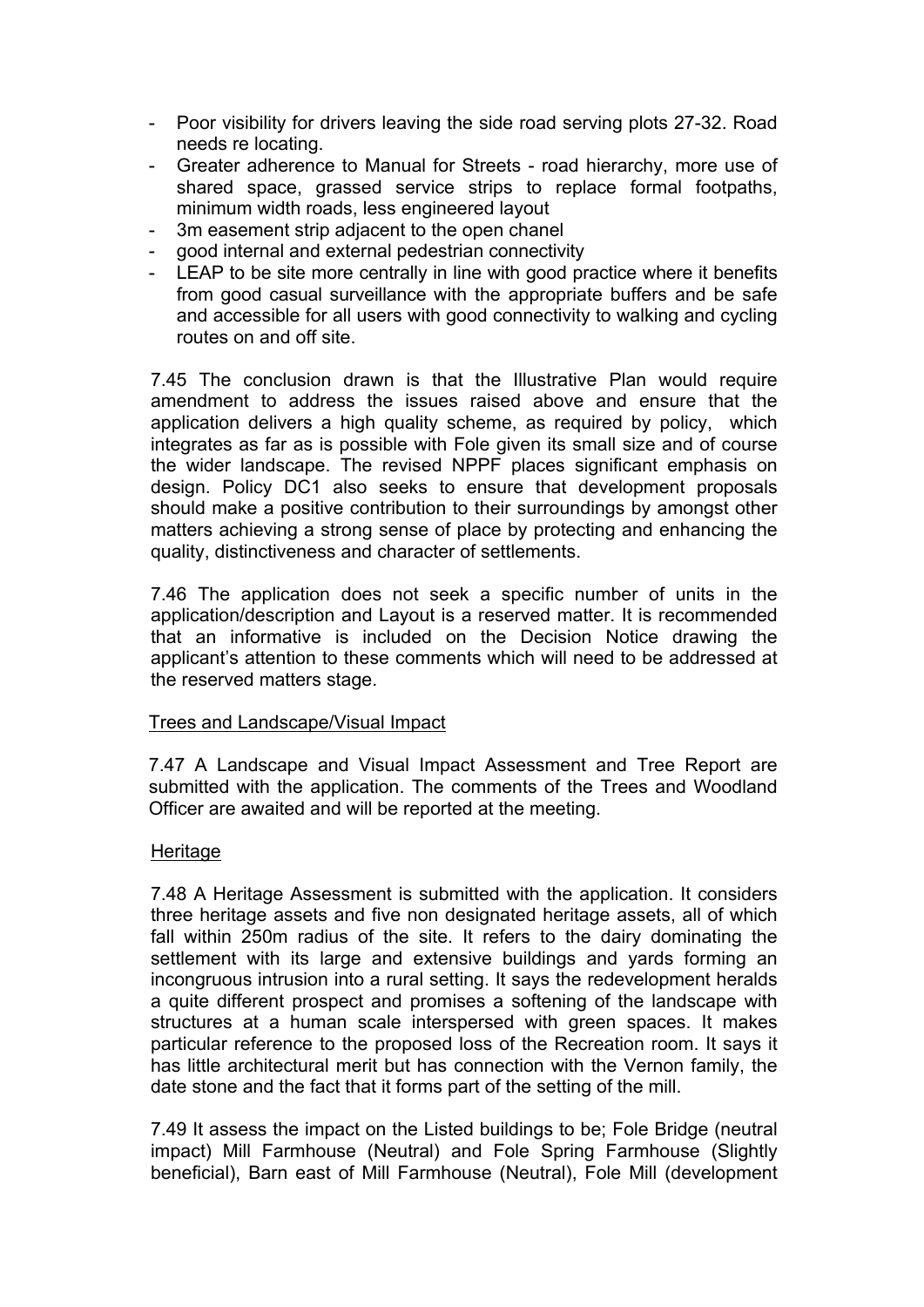will have neutral or slightly beneficial effect; loss of Recreation room would be slightly adverse), Millennium cottages (slightly beneficial), and Fole Chapel (slightly beneficial). Its overall conclusion is that the development would have a neutral or beneficial effect on the setting of the heritage assets. It notes however that the possible exception is the loss of the Recreation Room, which dates from 1890 but concludes that the building itself, while it has a local history interest, has little if any architectural merit and its loss would not be considerable. The main issue hinges on the character of its replacement and its possible impact on the setting of Fole Mill.

7.50 The Conservation Officer has considered the HA. She largely agrees with its conclusion. She comments that the Methodist Chapel is a nondesignated heritage asset and that land (part of the application site) should be made available to allow its future use and prevent blight. It is an attractive landmark property and adds to the distinctive character of the area. She also refers to the former Recreation Room. She agrees that it is of local historical value but it has been truncated, the roadside gable rebuilt and visually is a building of no architectural quality. She does not object to its demolition. She advises a recording condition to document this building and features of historic/industrial interest prior to its demolition (for the HER).

7.51 Subject therefore to a recording condition, there is no adverse impact on heritage assets and as such compliance with Policy DC2 and the NPPF.

#### **Biodiversity**

7.52 A Phase 1 habitat survey toether with bat surveys accompany the application. The comments of the Ecology Officer are awaited and will be reported at the meeting.

#### Planning balance

7.53 Planning applications must be determined in accordance with the Development Plan unless material considerations indicate otherwise.

7.54 As set out above there is some conflict with part of Policy SS6c of the Development Plan. However the NPPF is a material consideration of weight. It sets out a presumption in favour of sustainable development. For decision taking it says at paragraph 11 that where those polices which are the most important for determining the application are out of date, the tilted balance applies i.e that permission must be granted unless the adverse impacts of doing so would significantly and demonstrably outweigh the benefits when assessed against the policies in the Framework taken as a whole. Footnote 7 confirms that 'out of date' includes applications for the provision of housing where the LPA cannot demonstrate a 5 year supply of deliverable housing sites. That is the case here with the District having a less than 2 year supply. The tilted balance applies.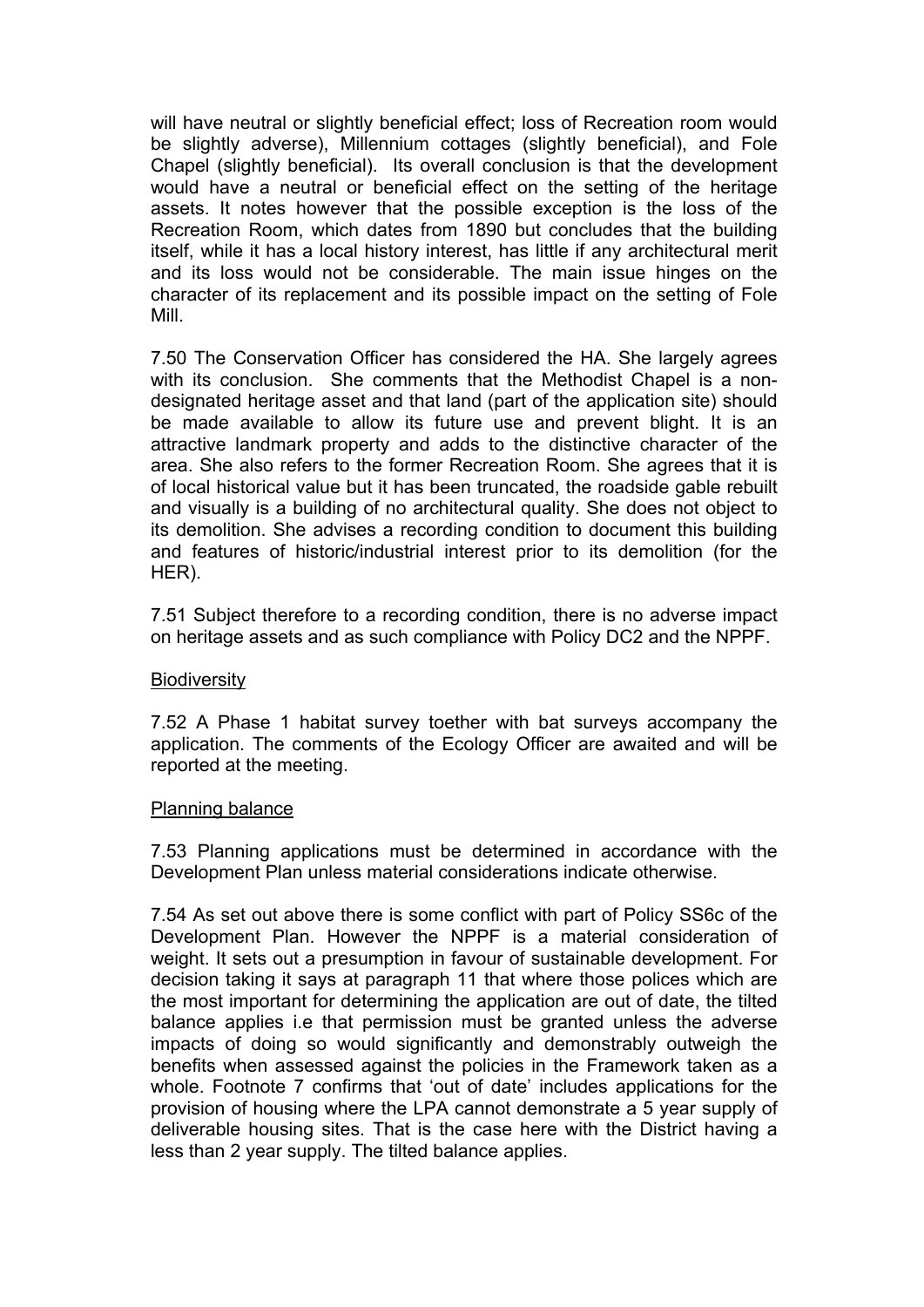7.55 The proposal would deliver economic benefits through the construction of the dwellings and once completed through extra spending power in the local economy and increased Council tax receipts. Moderate weight is attached to this. The provision of housing in circumstances of a chronic housing under supply attracts very significant weight. There are also environmental benefits associated with the re use of this long standing vacant and disused brownfield site and its remediation. Moderate weight is attached to this also. It is acknowledged that there is some conflict with Policy SS6C in that the proposal does not easily align with development strategy for the District which sets out a hierarchical approach to new development – three market towns, larger villages, smaller villages with no large scale development in the 'other rural areas' such as this due to lack of services and facilities. However the commentary above does demonstrate that the site is not remote and not wholly unsustainable. It is served by a bus route and there are opportunities for walking and cycling and supporting the nearby village of Checkley where there are some services and facilities. Para 78 of the Framework refers to this cross village support. The site is 5 miles from Uttoxeter, a town with a full range of services and facilites including a train station and within 3 miles of the site the A522 connects to the A50, which is part of the trunk road network linking to the major cities of Stoke on Trent and Derby and the M6 and M1 respectively. JCB has a major employment facility at the junction.

7.56 It is for all of these reasons that the judgement reached is that the benefits of the scheme are overriding in this case. The proposal will deliver sustainable development and a recommendation of approval is therefore made.

## **8. RECOMMENDATION**

- **A. Planning permission be granted subject to the prior completion of a 106 legal agreement to secure a) provision on- site LEAP b) a contribution towards playing field improvements off site c) future management and maintenance of areas of open space within the development outside of plot curtilages (including the LEAP), the surface water system, open channel and ditch and d) provision of 2 parking spaces for the sole use of Fole chapel and subject to the following conditions:-**
- **1. The development hereby permitted shall be begun either before the expiration of three years from the date of this permission or before the expiration of two years from the date of approval of the last of the reserved matters.**

**Reason:- To comply with Section 51 of the Planning and Compulsory Purchase Act 2004.**

**2. Application for approval of the reserved matters shall be made to the Local Planning Authority before the expiration of three years from the date of this permission and thereafter the development shall only be carried out in accordance with the details as approved.**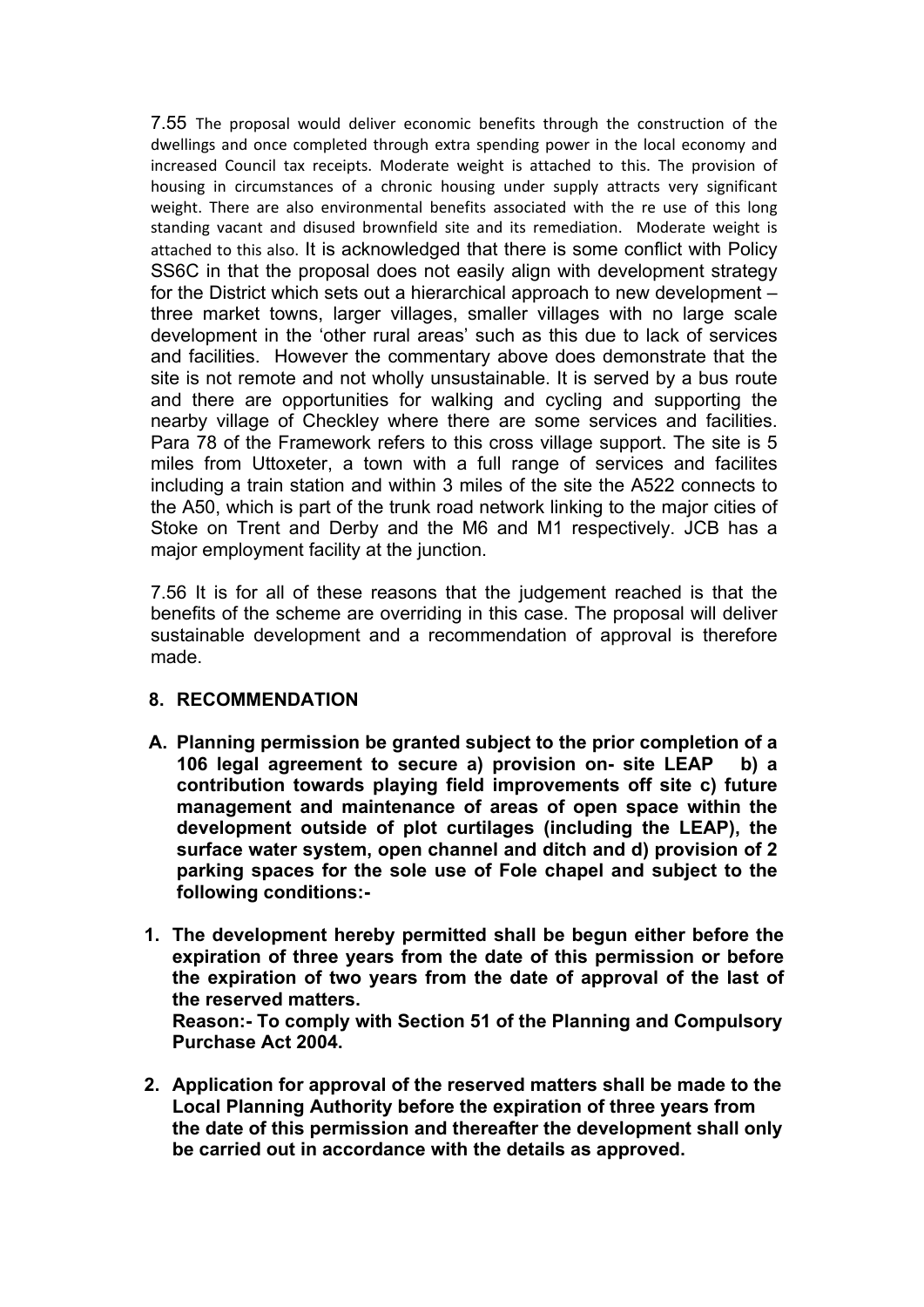**Reason:- To comply with Section 51 of the Planning and Compulsory Purchase Act 2004.**

- **3. . Details of the appearance, landscaping, layout, and scale, (hereinafter called "the reserved matters") shall be submitted to and approved in writing by the Local Planning Authority before any development is commenced and thereafter the development shall only be carried out in accordance with the details as approved.**
- **4. Reason:- To comply with Section 51 of the Planning and Compulsory Purchase Act 2004 and Articles 4 and 5 of The Town and Country Planning (Development Management Procedure) (England) Order 2015.**
- **5. The reserved matters application(s) shall be based on the principles and rationale set out in the Design and Access Statement. Notwithstanding the materials suggested therein, eaves and verge detail should be traditonal brick and mortar rather than timber fascias/barge boards and render should be used as an accent rather than the predominant facing material**

**Reason: - To ensure an acceptable design in the interests of the character and appearance of this rural area**

- **6. The reserved matters application(s) shall be based on the Nationally Described Space Standards Reason: - To ensure dwellings of adequate size in line with national policy**
- **7. The mix of units at reserved matters shall reflect the Council's Strategic Housing Market Assessment Reason: - To ensure an appropriate mix of units**

#### **Highways/Access**

- **8. No development hereby approved shall be commenced until full details of the following have been submitted to and approved in writing by the Local Planning Authority:**
	- **Means of surface water drainage to SUDS principles;**

**The development shall thereafter be implemented in accordance with the approved details and be completed prior to first occupation of the development.**

**Reason: - To comply with NPPF paragraph 32; to comply with SMDC Core Strategy policy DC1; in the interests of highway safety.**

- **7. The development hereby permitted shall not be commenced until details of the following off-site highway works have been submitted to and approved in writing by the Local Planning Authority:**
	- **2m footway on the A522 Uttoxeter road frontage of the site incorporating a pedestrian dropped crossing close to the bus**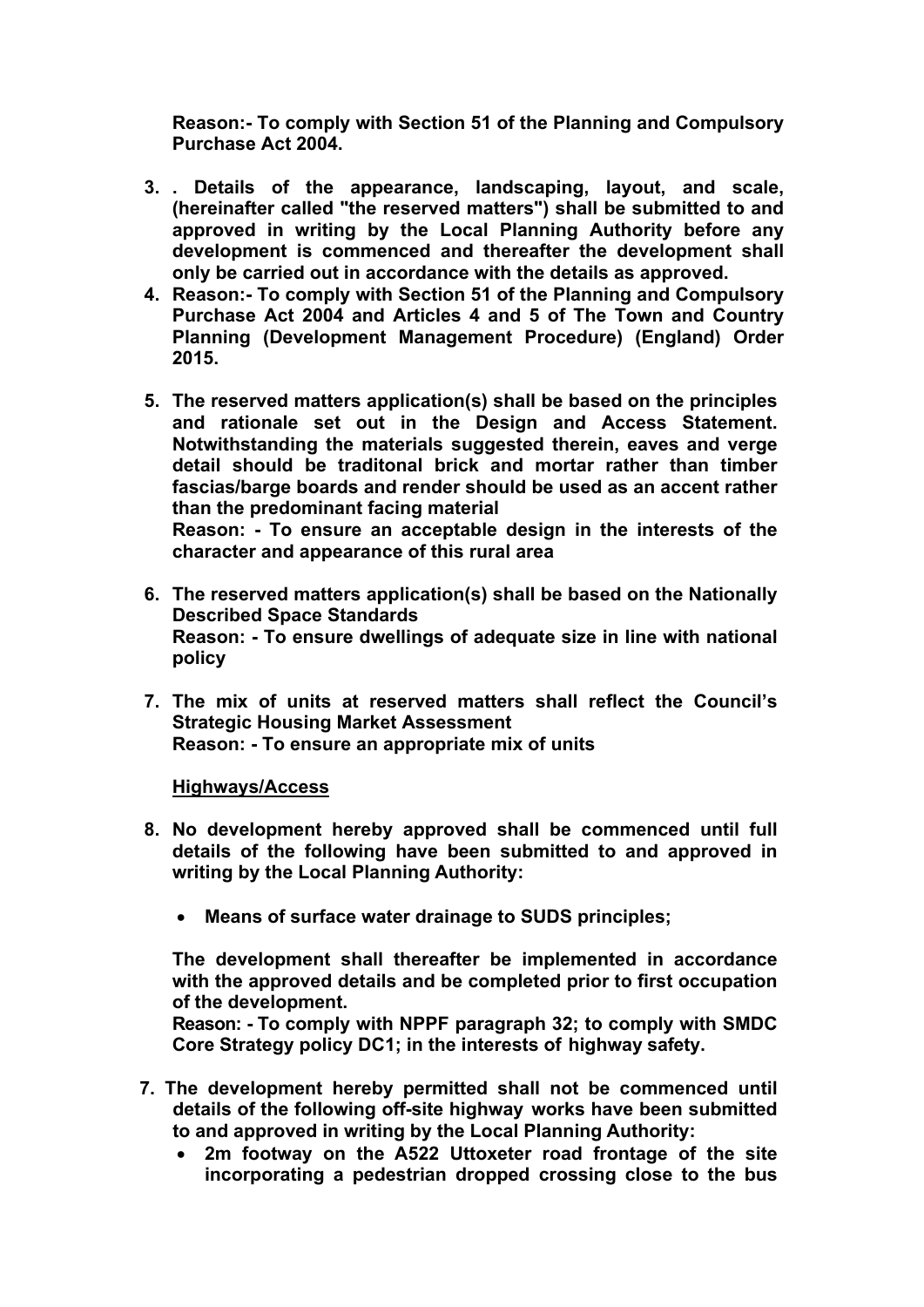**stop.**

 **Upgrade of the existing bus stop on the A522 Uttoxeter Road. The off-site highway works shall thereafter be constructed in accordance with the approved details prior to the development being first brought into use.**

**Reason: - To comply with SMDC Core Strategy Policy T1 and T2; to comply with NPPF paragraph 35; in the interests of pedestrian safety.**

**8. The development hereby permitted shall not be brought into use until the existing dropped crossings on Uttoxeter Road, which shall include the access crossing between the site and carriageway edge made redundant as a consequence of the development hereby permitted are permanently closed and the access crossings reinstated as footway.**

**Reason: - To comply with NPPF paragraph 32; to comply with SMDC Core Strategy policy DC1; in the interests of highway safety.**

**9. The development hereby permitted shall not be brought into use until the visibility splays shown on plan ref. no A18095-01A rev D2 have been provided. The visibility splay shall thereafter be kept free of all obstructions to visibility over a height of 600 mm above the adjacent carriageway level.**

**Reason: - To comply with NPPF paragraph 32; to comply with SMDC Core Strategy policy DC1; in the interests of highway safety**

## **Drainage**

- **10. The development permitted by this planning permission shall only be carried out in accordance with the approved Flood Risk Assessment (FRA) Version 3.0/Drainage Strategy dated July 2018 produced by JBA and Patrick Parsons and the following mitigation measures detailed within the FRA:**
	- **Limiting the surface water run-off generated by the site to a maximum of 100l/s and not increase the risk of flooding off-site.**
	- **Provision of an appropriate calculated volume of attenuation flood storage on the site to a 100yr + climate change standard.**
	- **Finished floor levels are set according to the levels in the FRA.**
	- **Ensure residential development is located outside of areas of significant flooding.**

**Reason:-To prevent flooding by ensuring the satisfactory storage of/disposal of surface water, to reduce the risk of flooding from blockages to the existing culvert (s), to reduce the impact of flooding on the proposed development and future occupants and to ensure lifetime maintenance of the system to prevent flooding issues.**

**11. The development hereby permitted shall not commence until drainage plans for the disposal of foul and surface water flows have been submitted to and approved in writing by the Local**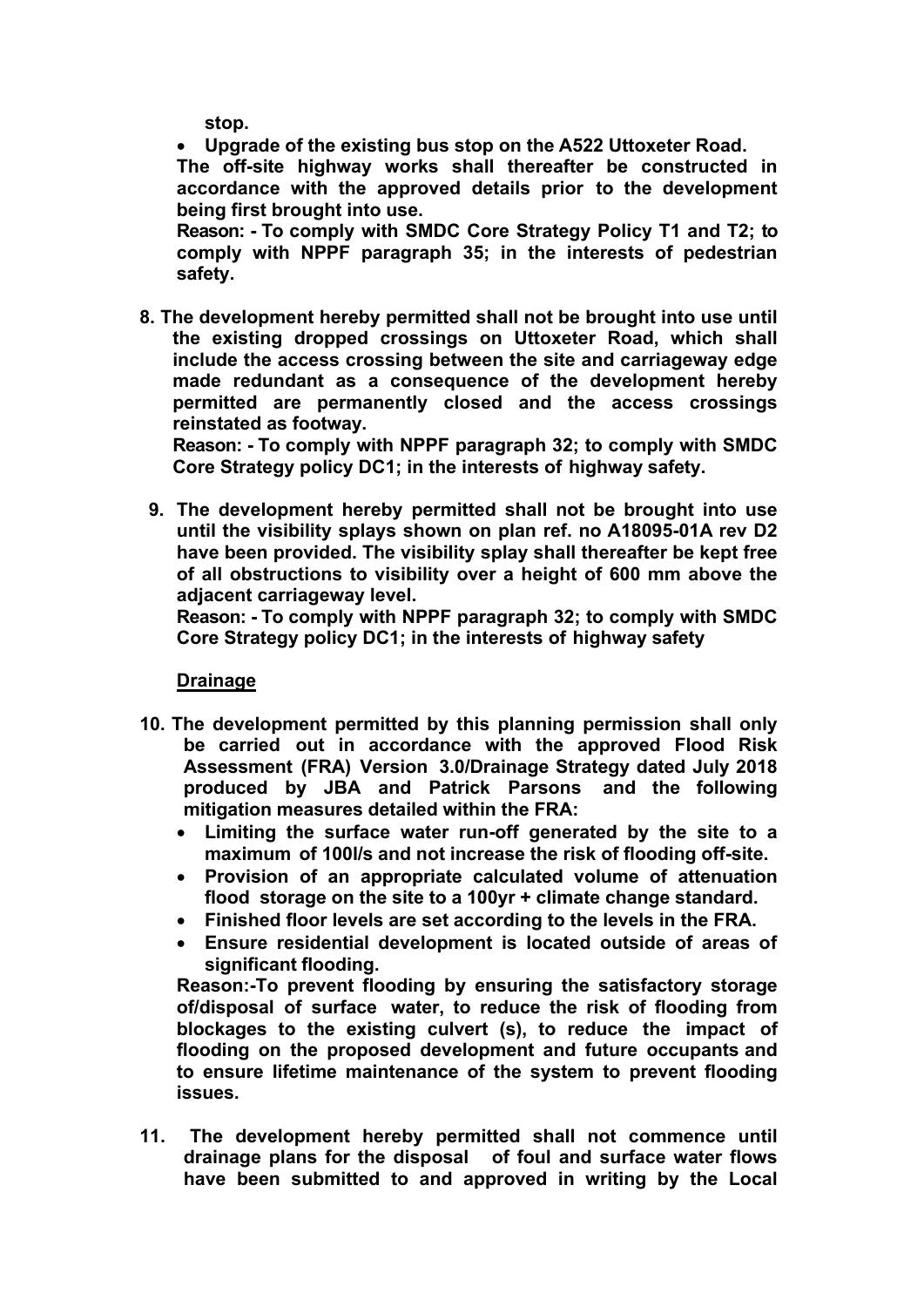**Planning Authority. The scheme shall be implemented in accordance with the approved details before the development is first brought into use.**

**Reason: - This is to ensure that the development is provided with a satisfactory means of drainage as well as to prevent or to avoid exacerbating any flooding issues and to minimise the risk of pollution.**

**12 There shall be no built development within 8m of the top of the River Tean.**

**Reason: - To ensure there is a natural corridor and appropriate buffer zone from the River Tean and to reduce the risk of flooding to the proposed development and future users**

**Noise: Construction and demolition works: Time of operations**

- **13 Unless prior permission has been obtained in writing from the Local Planning Authority, all noisy activities shall be restricted to the following times of operations.**
	- **08:00 - 18:00 hours (Monday to Friday);**
	- **08:00 - 13:00 hours (Saturday)**
	- **No working is permitted on Sundays or Bank Holidays.**

**In this instance a noisy activity is defined as any activity (for instance, but not restricted to, demolition operations,) which generates noise that is audible at the site boundary.** 

**Reason: To avoid the risk of disturbance to neighbouring dwellings from noise during unsocial hours.**

#### **Noise: Sound Insulation**

**14. Development shall not commence until a site specific scheme for protecting the proposed residential units from noise, has been submitted to, and approved in writing by the Local Planning Authority. The submitted scheme shall have due regard for the British Standard BS8233:2014 Guidance on Sound Insulation for Buildings and be designed to achieve noise levels of less than 35 dB LAeq in bedrooms, less than 40 dB LAeq in living areas and 55dB LAeq in outside living areas.A report shall be produced containing all raw data and showing how calculations have been made. A copy of such report shall be submitted to the Local Planning Authority for its approval.**

**Reason: To protect occupiers from noise and safeguard their residential amenities.**

#### **Construction/Demolition**

**15. The development shall be carried out in accordance with the methodology risk and method statement submitted by RDE**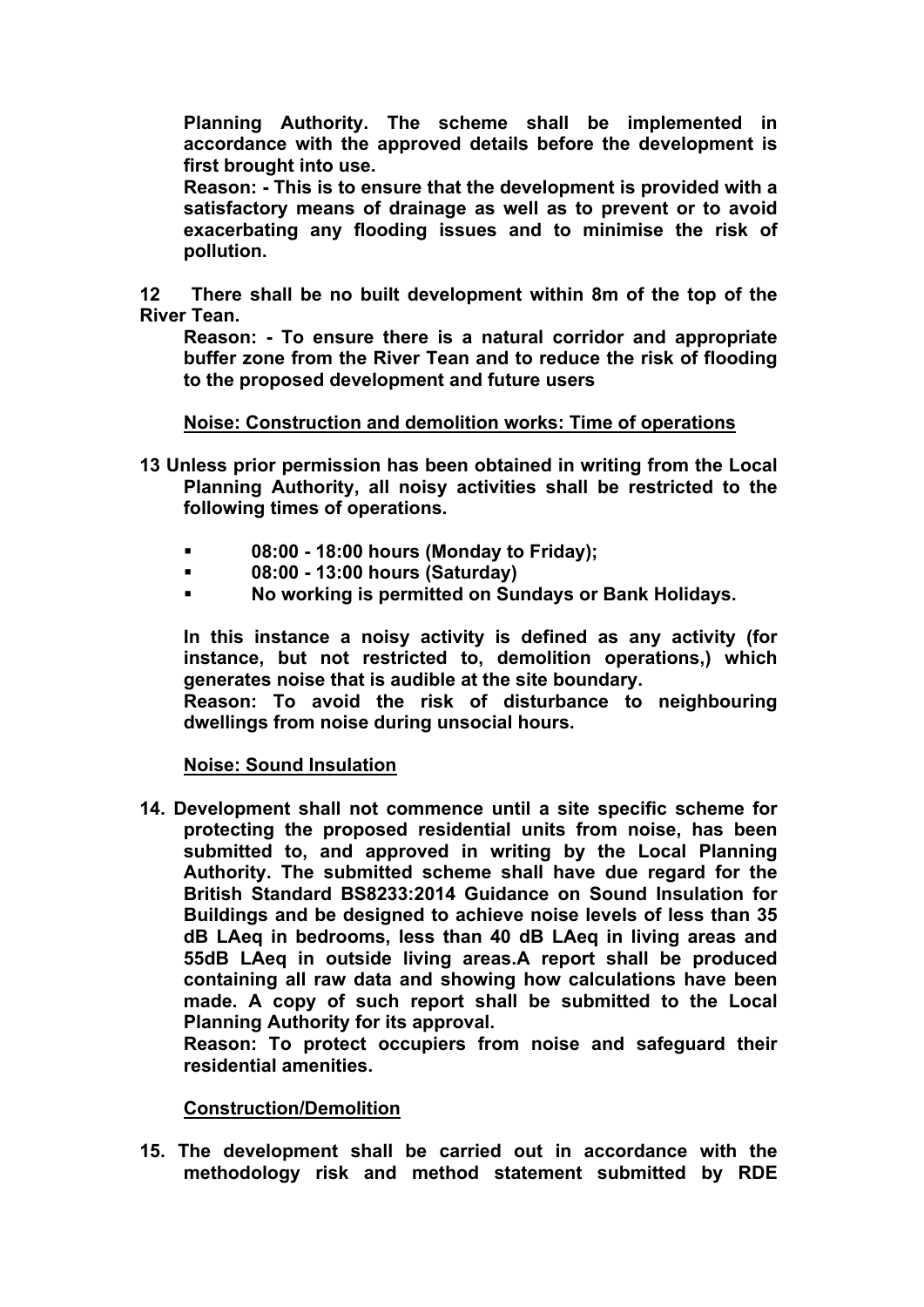**environmental S/18048/PH1/JM (1/03/18) throughout the course of the development. Reason: To protect the amenities of the area**

## **Contamination**

- **16 No development approved by this planning permission shall take place until a detailed remediation scheme to bring the site to a condition suitable for the intended use by removing unacceptable risks to human health, property (existing or proposed including buildings, crops, livestock, pets, woodland, service lines and pipes; buildings), adjoining land and ground and surface waters has been submitted to and approved in writing by the Local Planning Authority. The scheme must include:**
	- **a. A site investigation scheme, based on the information already provided to support a detailed assessment of risks to all receptors that may be affected, including those off site.**
	- **b. The results of the site investigation and the detailed risk assessment referred to in (a) and, based on these, an options appraisal and A remediation strategy giving full details of remediation objectives and remediation criteria**
	- **c. A validation plan providing details of the data that will be collected in order to demonstrate that the all works set out in (a) are complete and identifying any requirements for longerterm monitoring of pollutant linkages, maintenance and arrangements for contingency action.**
	- **d. The scheme must ensure that the site will not qualify as contaminated land under Part 2A of the Environmental Protection Act 1990 in relation to the intended use of the land after remediation.**

**Reason: - To ensure that the proposed development meets the requirements of the National Planning Policy Framework in that all potential risks to human health, controlled waters and wider environment are known and where necessary dealt with via remediation and or management of those risks.**

## **Validation**

**17 Prior to bringing the development into first use, a validation report demonstrating completion of the works set out in the approved remediation strategy and the effectiveness of the remediation shall be submitted to and approved, in writing, by the local planning authority. The report shall include results of sampling and monitoring carried out in accordance with the approved validation plan to demonstrate that the site remediation criteria have been met. It shall also include any plan (a long-term monitoring and maintenance plan) for longer-term monitoring of pollutant linkages, maintenance and arrangements for contingency action, as identified in the validation plan, and for the reporting of this to the local planning authority.**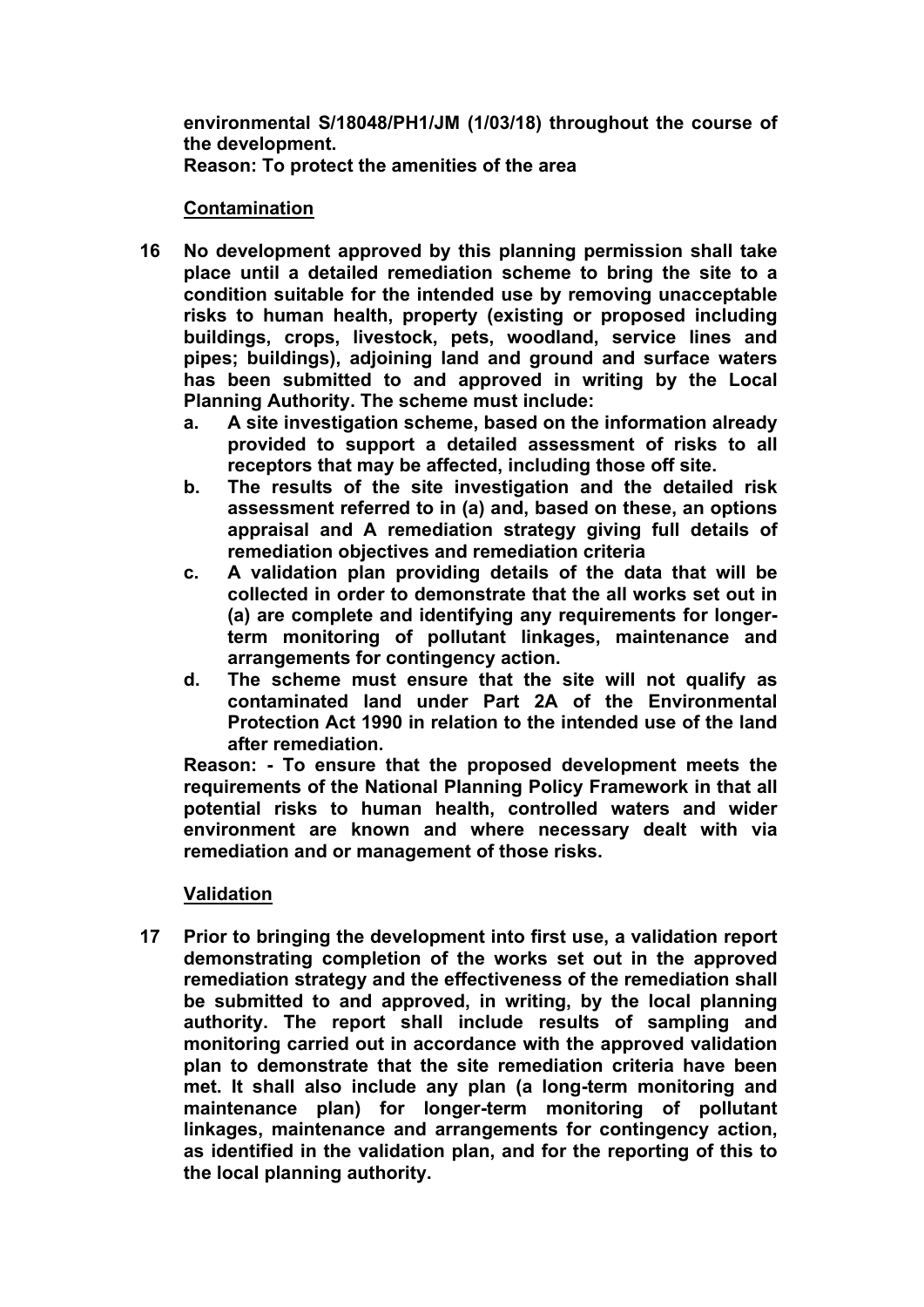**Reason: - To ensure that the proposed development meets the requirements of the National Planning Policy Framework in that all potential risks to human health, controlled waters and wider environment are known and where necessary dealt with via remediation and or management of those risks.**

## **Unexpected Contamination**

**18 In the event that contamination is found at any time when carrying out the approved development that was not previously identified it must be reported in writing immediately to the Local Planning Authority. An investigation and risk assessment must be undertaken in accordance with the requirements of condition (16), and where remediation is necessary a remediation scheme must be prepared in accordance with the requirements of condition (16), and submitted to and approved in writing by the Local Planning Authority. Following completion of measures identified in the approved remediation scheme and prior to bringing the development into first use, a verification report that demonstrates the effectiveness of the remediation carried out must be produced, submitted to and approved in writing of the Local Planning Authority.**

**Reason: - To ensure that the proposed development meets the requirements of the National Planning Policy Framework in that all potential risks to human health, controlled waters and wider environment are known and where necessary dealt with via remediation and or management of those risks.**

## **Soil Importation**

**19 No soil is to be imported to the site until it has been tested for contamination and assessed for its suitability for the proposed development; a suitable methodology for testing this material shall be submitted to and agreed in writing by the Local Planning Authority prior to the soils being imported onto site. The methodology shall include the sampling frequency, testing schedules, criteria against which the analytical results will be assessed (as determined by the risk assessment) and source material information. The analysis shall then be carried out and validatory evidence submitted to and approved in writing to by the Local Planning Authority.**

**Reason: - To ensure that the proposed development meets the requirements of the National Planning Policy Framework in that all potential risks to human health, controlled waters and wider environment are known and where necessary dealt with via remediation and or management of those risks.**

## **Heritage**

**20. Prior to the demolition of the Reading Room (referred to in the**